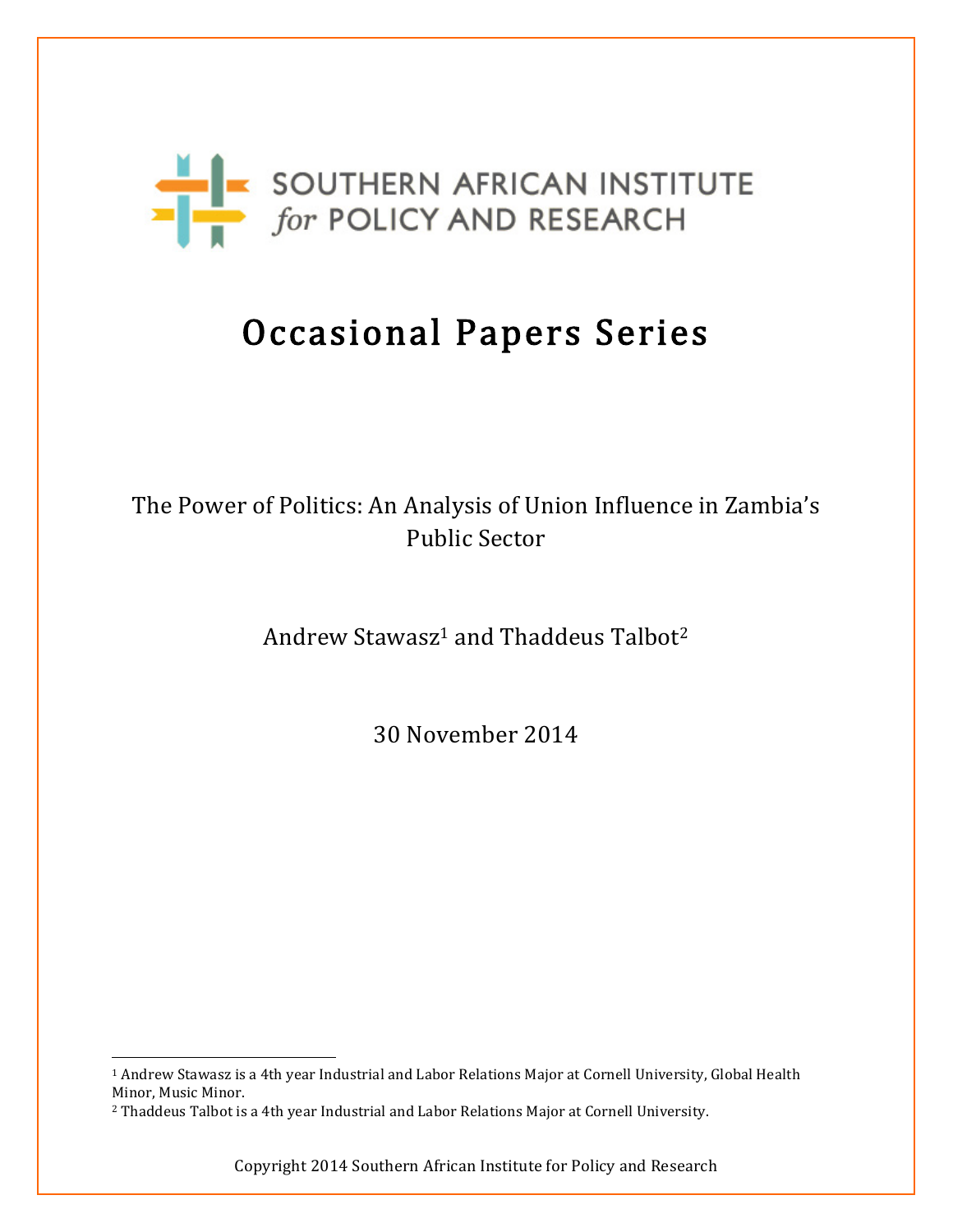#### Abstract

Recent pay reform efforts in Zambia have sought to generate more competitive wages and benefits for workers in the public sector. However, these efforts have been characetrised by inconsistent policy decisions due to political drivers during wage negotiations. Such decisions produce distortions in the pay structure that result in industrial unrest in the public sector. Previous literature has not examined how public sector unions influence such outcomes in Zambia. This paper fills the gap by determining factors that affect public sector unions' influence in Zambia. Our findings reflect a total of eight factors that inform the unions' ability to obtain higher wages and benefits, and protect their workers from unemployment. Factors were identified after analyzing the 2013 wage negotiations and subsequent nurses' strikes at the University Teaching Hospital (UTH) as an extended case study. Most variables were found to work to the detriment of union power. Outcomes that favour unions were found to be largely the result of the government's political will. Political will was therefore determined to be the strongest variable influencing outcomes, whether to the benefit or detriment of unions and their members.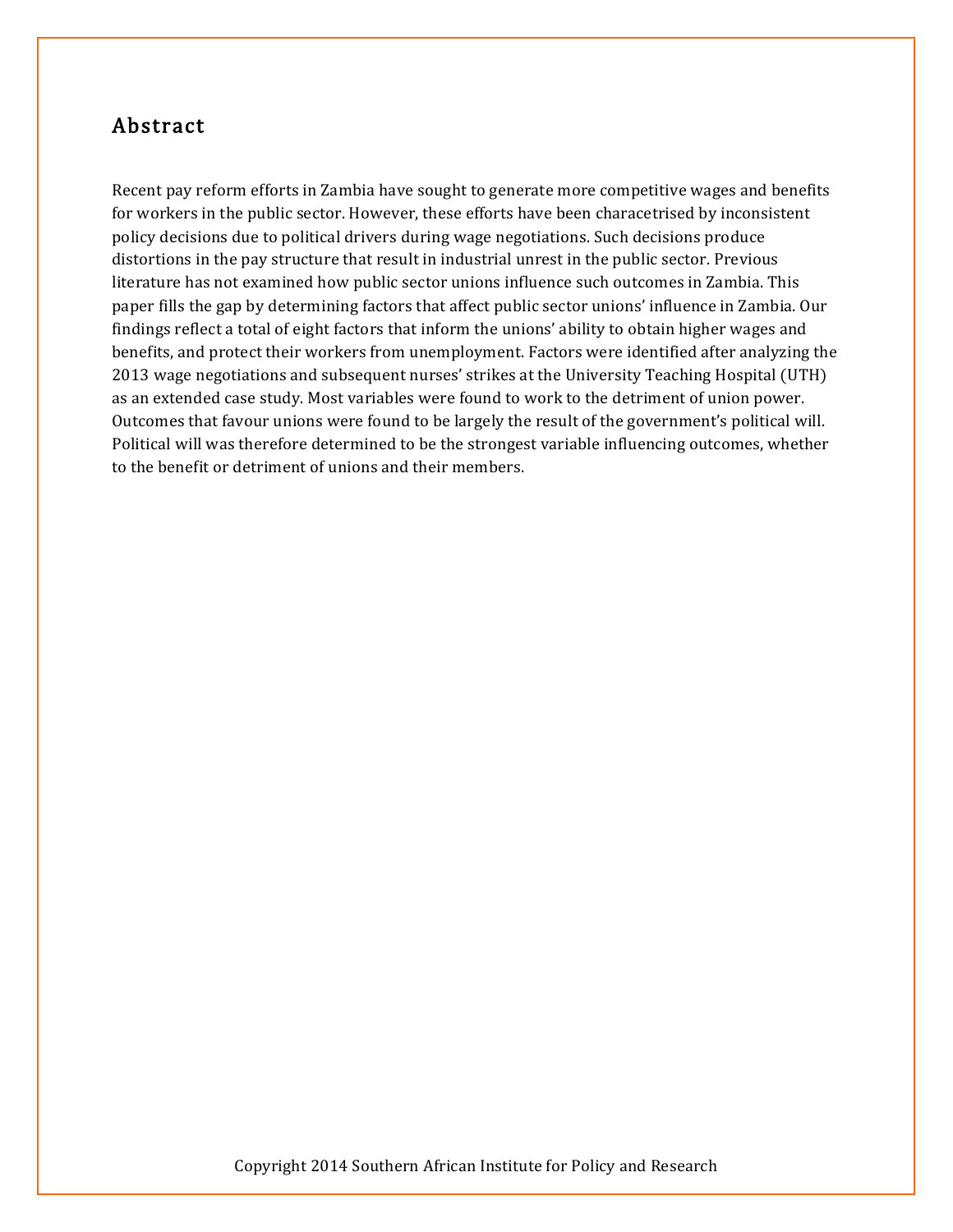# Abbreviations

| CSAWUZ          | Civil Servants and Allied Workers Union of Zambia  |
|-----------------|----------------------------------------------------|
| <b>FFTUZ</b>    | Federation of Free Trade Unions of Zambia          |
| GRZ             | Government of the Republic of Zambia               |
| <b>HWUZ</b>     | Health Workers Union of Zambia                     |
| IL <sub>0</sub> | International Labour Organisation                  |
| <b>IMF</b>      | <b>International Monetary Fund</b>                 |
| JERG            | Job Evaluation and Re-Grading                      |
| <b>NUPSW</b>    | National Union of Public Service Workers           |
| <b>PSMD</b>     | <b>Public Service Management Division</b>          |
| <b>UPND</b>     | <b>United Party for National Development</b>       |
| <b>UTH</b>      | <b>University Teaching Hospital</b>                |
| <b>ZCTU</b>     | Zambia Congress of Trade Unions                    |
| ZNUHAW          | Zambia National Union of Health and Allied Workers |
| <b>ZUNO</b>     | Zambia Union of Nurses Organisation                |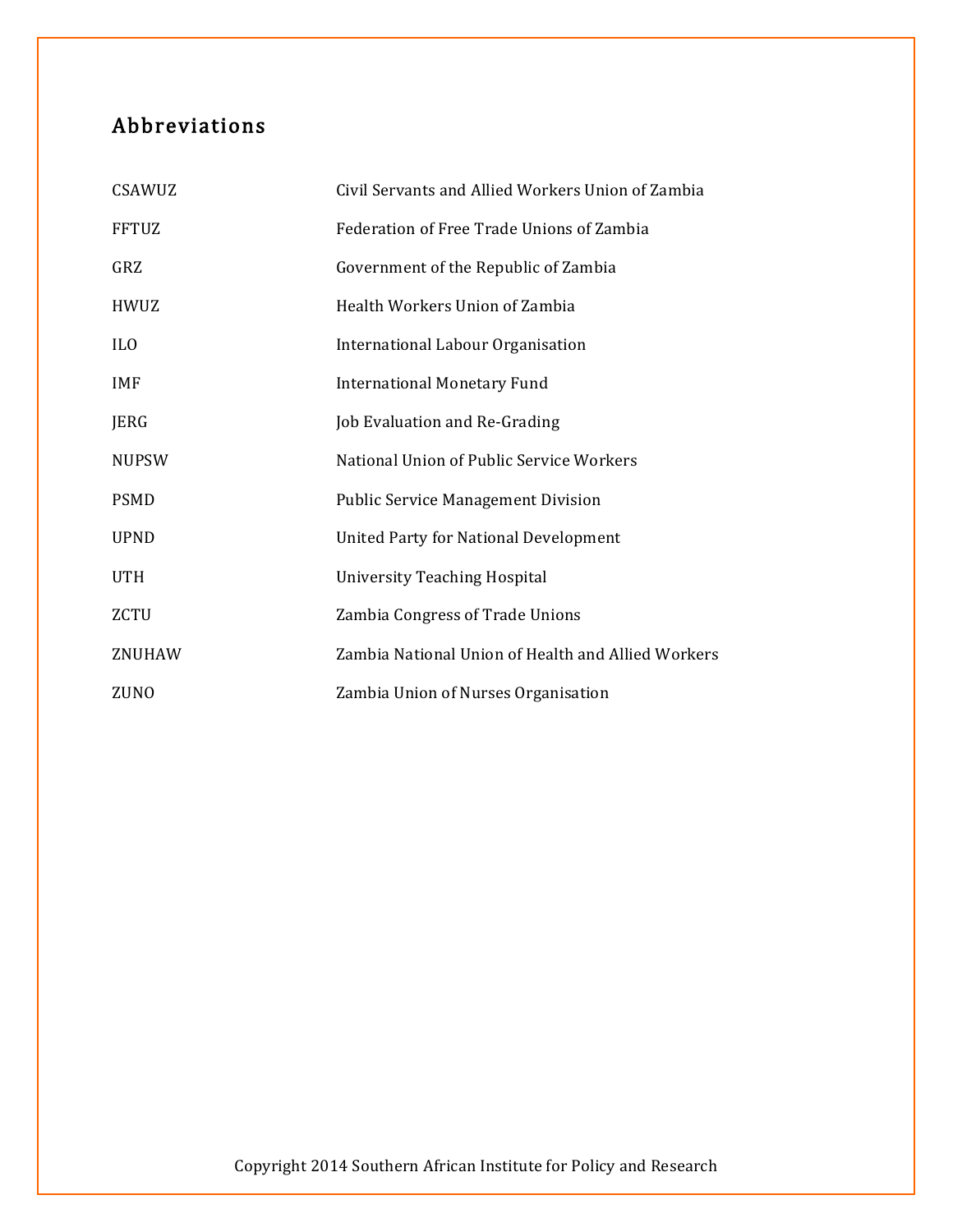#### Introduction

Efforts at Zambian civil service pay reform have attracted a considerable amount of controversy in recent years. Civil servants received a 200% wage increase in 2013 and are characterised by some, such as Mukanga (2013), as being overpaid. Still, there has been a high rate of industrial unrest as evidenced by all ten public sector unions declaring a dispute with government. At the center of this controversy stand the unions that represent public sector workers. Since negotiations and industrial unrest are often linked to unions, one needs to examine their influence during negotiations and in subsequent conflict to understand this seeming paradox of substantial wage increases and labour unrest.

Characteristic of these trends is the case study spanning the 2013 public sector wage negotiations, where many civil servants were granted considerable wage increments, and the subsequent nurses' strikes at the University Teaching Hospital (UTH) in Lusaka, which exemplifies industrial unrest. By using this case study to theorise about variables that give unions influence, this paper argues that public sector unions in Zambia are not very influential for a multitude of reasons, and that many of the outcomes commonly attributed to unions are actually the result of the government's political will. While the unions representing civil servants who received the largest salary increments clearly benefited from the government's political will, those representing nurses lost relative standing, and were therefore harmed by the government's political will to the point of industrial unrest.

This finding resolves the apparent paradox by revealing that when the government's interests are in line with unions', as with those who were granted large increments, union-friendly outcomes occur, but when they conflict, as with nurses' unions, outcomes are more harmful to unions. It is therefore reasonable to observe some union-friendly outcomes, such as relatively high pay, and some symptoms of outcomes that hurt unions' interests, such as industrial unrest. The political will of the government sometimes lines up with unions' interests, but conflicts at other times.

This paper is organised into five sections. The Background section presents a relevant historical overview and places this analysis in context by demonstrating the need for a systematic look at exactly what variables give public sector unions influence. The Methodology describes how this void was filled by outlining how the case study was chosen and how interviews were conducted to learn more about it. The Results discusses what variables the study found that affect union influence. The Discussion analyses these findings to show that unions do not wield as much power as they may seem to, then summarises and concludes the argument.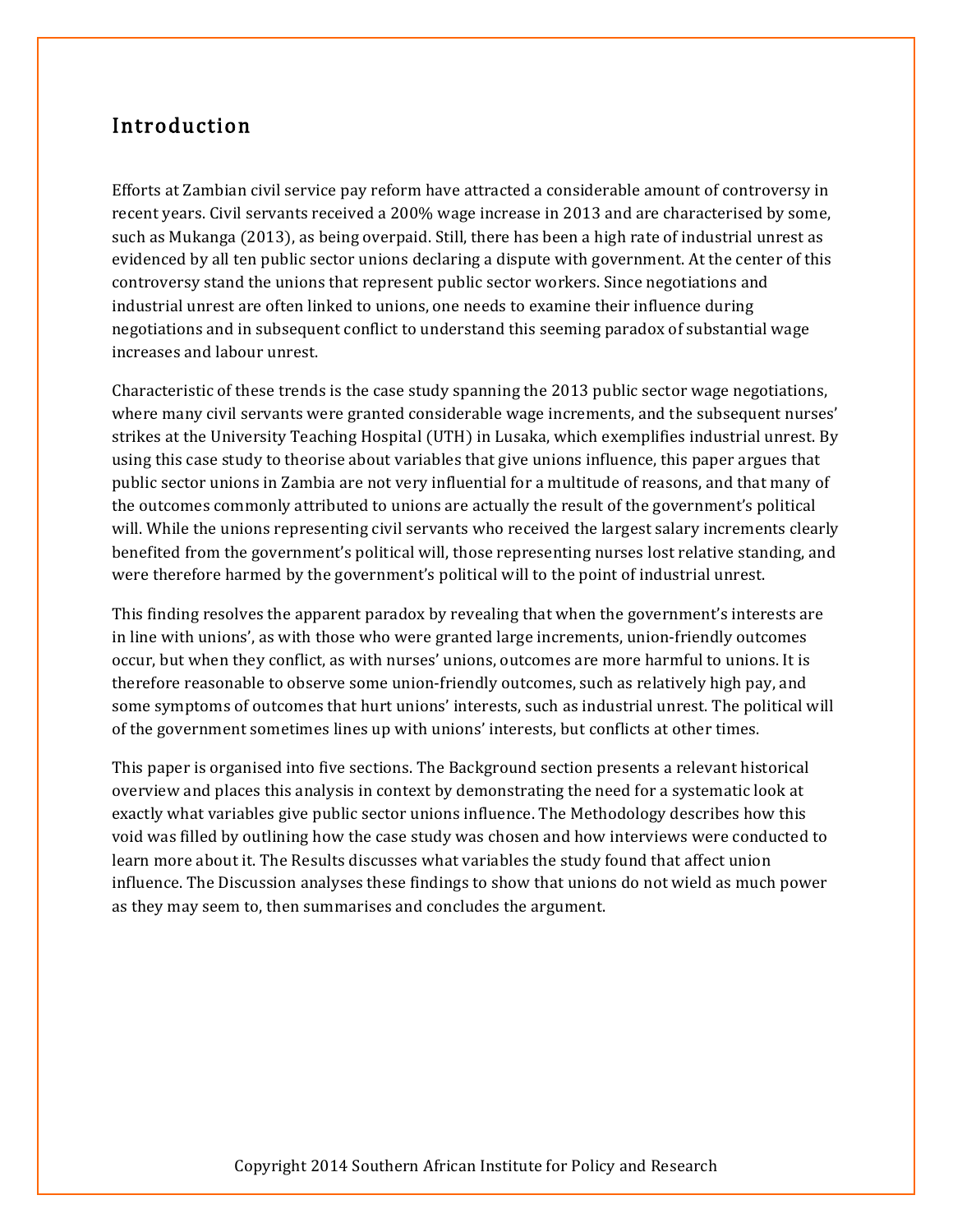# Background

# Historical Trajectory of Public Sector Unions in Zambia's Third Republic

To understand the state of Zambian unions today, a brief history of the Zambian labour movement is useful. At Zambia's independence in 1964, its labour movement was one of the strongest in the region, but it has since lost considerable power, especially after the Movement for Multiparty Democracy (MMD) assumed office in 1991. Symptomatic of this weakening is the fragmentation that has plagued the Zambian labour movement since then. In 1994, the Federation of Free Trade Unions in Zambia (FFTUZ) was formed to rival the Zambian Congress of Trade Unions (ZCTU), which was formerly the only union federation, and many splinter unions emerged. As Fashoyin (2008) notes, this trend of diminishing union power also exists in the public sector. While civil service unions retained considerable power compared to private sector unions, pressure to encourage foreign direct investment led to efforts to combat excessive wage demands, leading to public sector wage freezes in 2001 and 2004 over union objections, for example.

Frustrations have made the civil service a hotbed for industrial unrest. Admittedly, these strikes are often illegal. But, as Fashoyin (2007) notes, "…in Zambia, colossal impediments are placed on the right of workers to strike", making it practically impossible to engage in a legal strike in many cases where grievances are time-sensitive (p. 2). Public sector health workers in particular have had a long history of striking. The government's usual reaction to these strikes is characterized by Leenstra (2012) as "a messy combination of appeasement and repression", where strikers are fired, sometimes with police involvement, but are later reinstated, sometimes with the government conceding workers' demands, which sends mixed signals (p. 190).

## Before the Strikes

Recent pay reforms in Zambia's civil service have been largely ineffective in rationalising pay structures due to ad hoc and piecemeal policies that were supported by the government. Instead of stabilising annual pay levels for most jobs, government officials agreed to offer significant allowances to a few industries that eventually caused an inflated wage bill and formed incongruities between jobs' content and their pay. To solve this problem, the government introduced the Job Evaluation and Re-Grading (JERG) exercise., which would identify the appropriate pay for each job in the public sector. However, the JERG exercise was largely unsuccessful because of poor implementation.3

Decisions from some government leaders conflicted with the desired outcomes of pay reform efforts and offset the goals of the JERG. During election seasons, for example, it is common for government officials to offer union leaders higher wages and allowances than anticipated by the Ministry of Finance in order to gain favor for re-election. Overly generous offers inevitably expand the wage bill and undercut the JERG's purpose. At the same time, these promises force the Ministry to cut programs in order to find supplemental funds. Thus, the wage negotiations following the

 <sup>3</sup> Consultant for the JERG exercise, Lusaka, June 2014.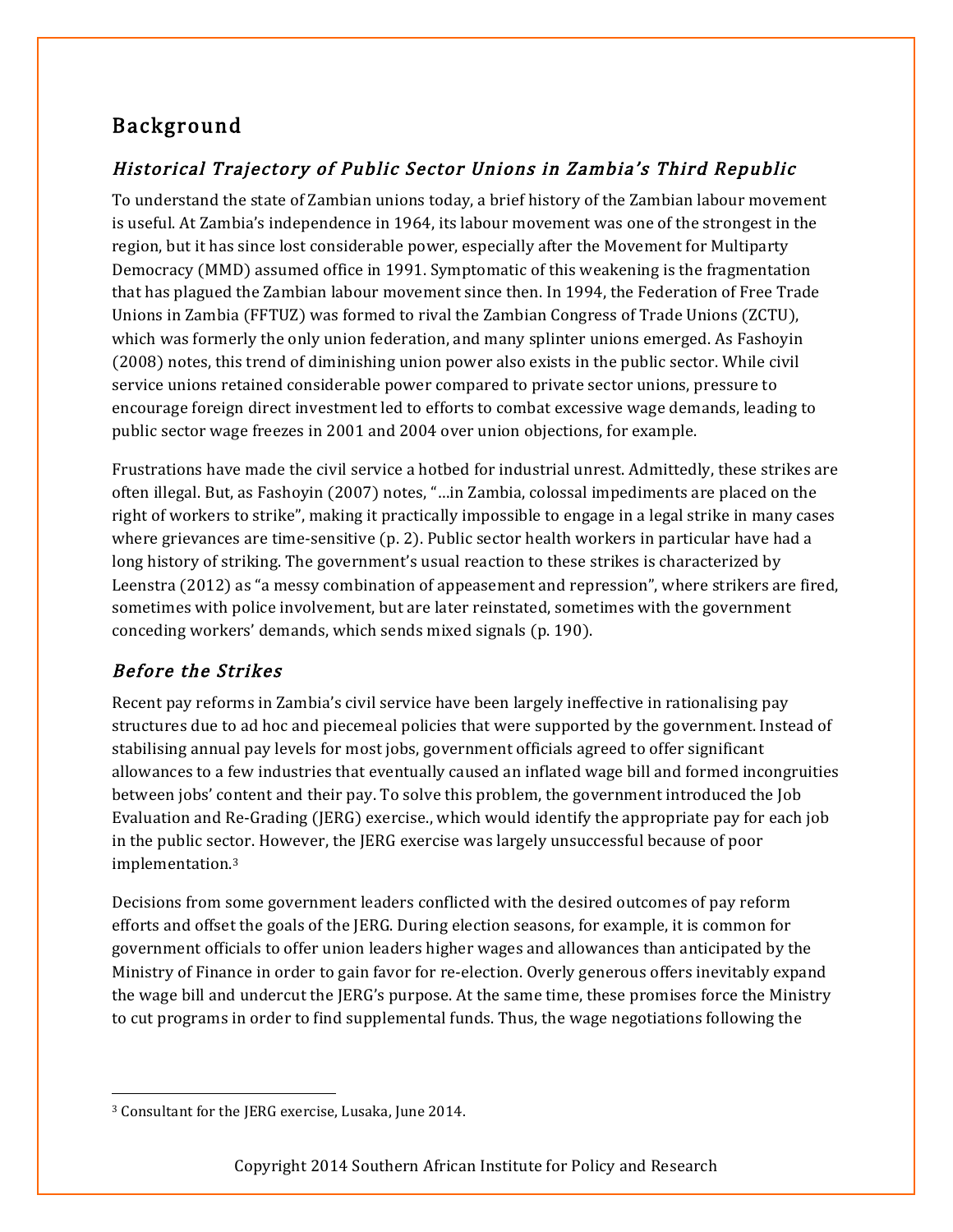JERG exercise inflated the wage bill, and indicated that political motivations can go beyond only recommending austerity measures.4

In April of 2012, unions in the health sector began collecting submissions from their members on what demands to make on the bargaining table. Unions compiled these demands then sent them to the government. To begin negotiations, the government invited union leaders to a resort outside of Lusaka.5 Health unions representing professionals demanded an across-the board wage increase for their members.6 Government agreed to provide a 100-200% wage increase for non-professional workers in the health sector, but they would not grant a similar increment to the nurses because the nurses received a favourable increment in 2012. The government's efforts to harmonise wages in an effort to eliminate large gaps in the pay structure meant that the lower paid workers had to be given significantly larger increments than professionals, who were already making considerably more.7 Once the agreements were signed in April and May, unions informed their members of the negotiations' outcomes.8 The unions had secured a 4% wage increase for nurses, coupled with a 17% total increase to allowances.9 These figures were a shock to the nurses, who had expected more.

#### October Strike

In September 2013, while they were supposed to get a 4% increment on their basic salary, some nurses' payslips amounted to only 1.1%. Health Minister Kasonde claimed this was merely as a result of payroll errors. However, this was not enough to assuage nurses, who began their first strike on or about the 2 October. In addition to the payroll issue, nurses cited the issue of being paid similar wages as less-educated non-professionals. Operations at UTH were severely hurt. Both government and union representatives implored the nurses to return to work. On the 9 October, some nurses did return after their union convinced them.

Political players were deeply involved. Hakainde Hichilema, the leader of the opposition party United Party for National Development, wrote to President Michael Sata siding with the striking nurses. Sata responded by accusing Hichilema of politicising the issue and even calling him a "Merchant of death", revealing the degree of opposition to the strike from the ruling party. Meanwhile, on or about the 10 October, when Health Minister Joseph Kasonde tried to meet with strikers, they refused to meet with him. Around that same time, Kasonde threatened to charge striking nurses with absenteeism, calling the strike illegal. When Minister of Labour Fackson Shamenda visited strikers and viewed one nurse's payslip, he appeared shocked at how little they were being paid and promised to make the changes they were demanding.10 Union representatives

 <sup>4</sup> Representative of the Ministry of Finance #2, Lusaka, June 2014.

<sup>5</sup> Representative of ZNUHAW, Lusaka, July 2014.

<sup>6</sup> Representative of NUPSW, Lusaka, July 2014.

<sup>7</sup> Neo Simutanyi, Lusaka, July 2014; Union representative, Livingstone, July 2014; Expert on Zambian labour relations, Lusaka, July 2014; Representative of ZUNO #1, Lusaka, July 2014; Representative of NUPSW, Lusaka.

<sup>8</sup> Representative of ZUNO #1, Lusaka, July 2014; Representative of ZNUHAW, Lusaka, July 2014. <sup>9</sup> GRZ and CSAWUZ, 2013.

<sup>10</sup> Representative of UTH Department of Surgery, Lusaka, June 2014; Union representative, Livingstone, July 2014; Former UTH nurse #1, Lusaka, July 2014; Former UTH nurse #2, Lusaka, July 2014.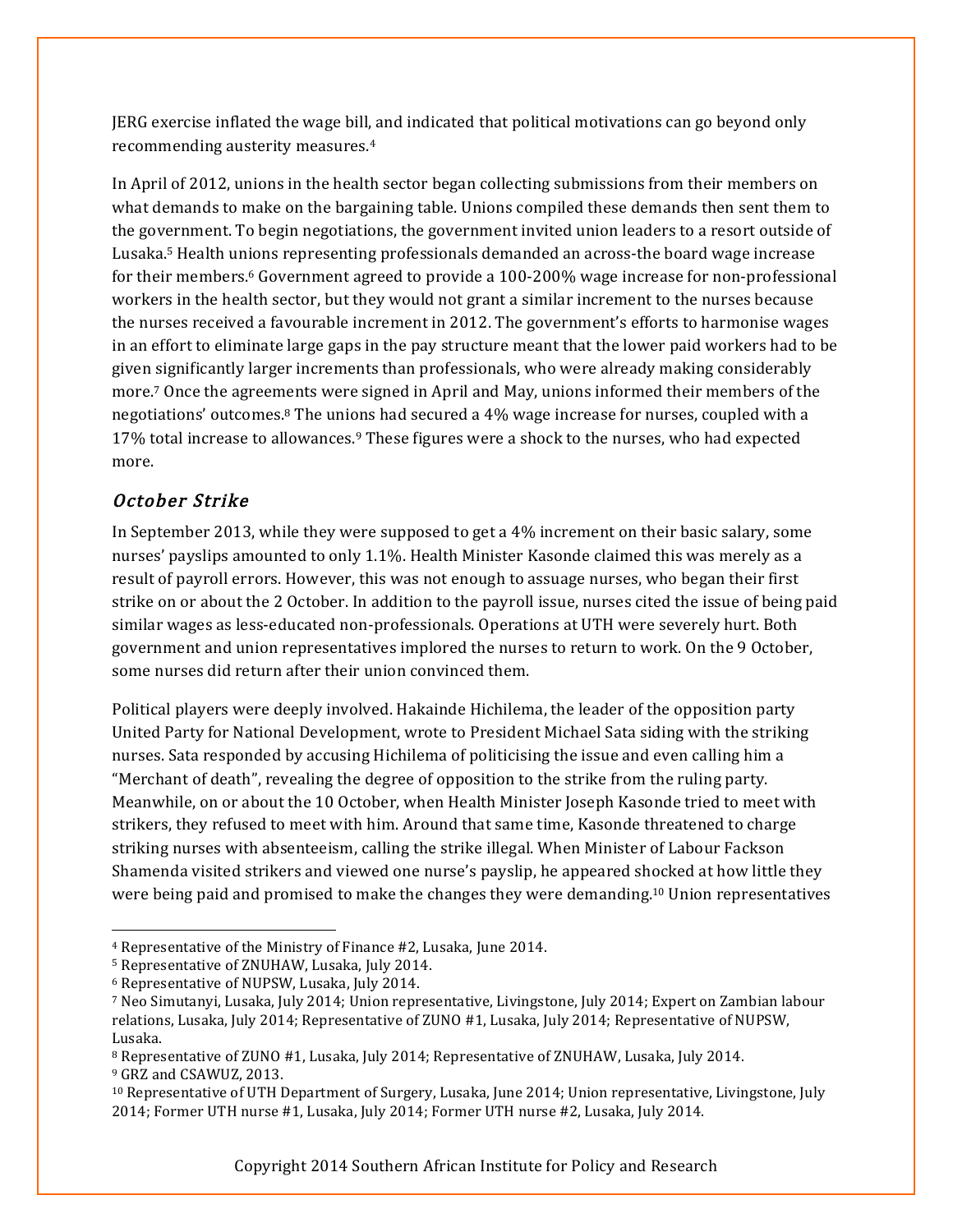also met with strikers to assure them they would address their grievances if they called off the strike. Soon after these meetings, all nurses returned to work.11

#### November Strike

The second nurses' strike began on the 22 November following the government's failure to rectify the issues Shamenda promised to address. In addition to the issues carried over from previous strike, some nurses demanded a 100% salary increment. This strike further hurt operations at UTH. Union officials also pushed nurses to return to work to promote smoother negotiations with government.

Soon after they began striking, nurses demanded to meet with Minister Shamenda, but he refused. He later met with union representatives, telling them that the strike was illegal and that the nurses can be fired.

The government gave an ultimatum on the 28 November that workers had to report by 17:00 or they would be charged with unexcused absences, but nurses refused to cooperate. When they were issued exculpatory letters, nurses even refused to collect them, suggesting strong animosity between nurses and the government. By December, some UTH nurses had returned to work. But by the 2 December, 100 UTH nurses had been dismissed. This crippled operations to the point that the main UTH operating theatre had been forced to close. By the next week, 234 nurses had been fired nationwide. While official figures regarding firings were not obtained, some say the total number dismissed nationwide topped 500.12 This further hurt operations at UTH.13

These issues continued to be politicised by opposition political parties. Representatives from both the United Party for National Development (UPND) and MMD rallied around fired nurses. Despite this, the government held strong that they would not reinstate fired nurses. Striking nurses were never reinstated fully, but an estimated 250 nurses have since been allowed to reapply as new employees, an unprecedented outcome in Zambia.14

## Civil Service Pay Reform Efforts in Zambia

Many feel that the Zambian civil service is in need of pay reform. Valentine (2002) argued for the need for more systematic pay reform as opposed to the ad hoc and piece meal reform that had come before and left many distortions in the civil service pay structure, where similarly qualified workers received different salaries. Without substantive pay reform, the government would continue to struggle with attracting, retaining, and motivating quality personnel and would cause deviant work behaviours, such as leaving the workplace during work hours to engage in other income-supplementing activities and corruption.

 <sup>11</sup> Two representatives of CSAWUZ, Lusaka, July 2014; Former UTH nurse #1, Lusaka, July 2014; Former UTH nurse #2, Lusaka, July 2014.

<sup>12</sup> Former World Bank expert, Lusaka, June 2014.

<sup>13</sup> Representative of the University of Zambia School of Medicine, Lusaka, June 2014; Representative of the UTH Department of Surgery, Lusaka, June 2014; Representative of the UTH Department of Medicine, Lusaka, June 2014.

<sup>14</sup> Former World Bank expert, Lusaka, June 2014.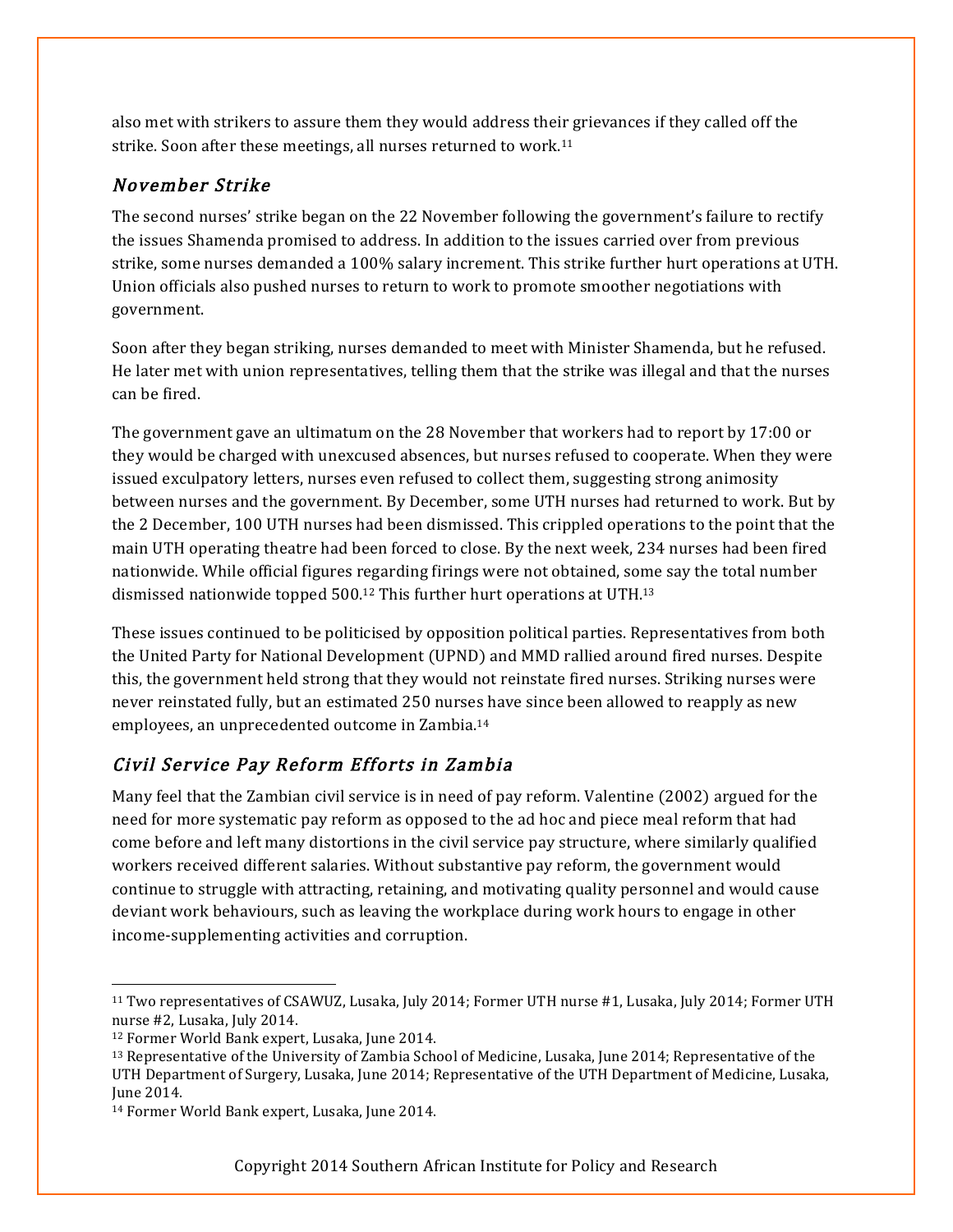Valentine (2002) also argued for reform to correct an inflated public sector wage bill. Historically, civil servants have received substantial concessions from government, which has negative implications for Zambia's economic standing (see Kiragu and Mukandala, 2003). The Public Service Management Division, or PSMD (2009), notes, "Given the current wage bill-to-domestic revenue ratio, Zambia has already approaching [sic] the upper limits of prudent wage bill growth" (p. 2). As this takes away from Zambia's financial capacity, the International Monetary Fund (IMF) and World Bank have long recommended against the Zambian government granting large wage increases to public servants, as they had been doing. Efforts to enact reform to address all of these issues, which entail limiting salary increases, are ongoing.15

Historically, pay reform efforts in Zambia have not come easily. Kiragu and Mukandala (2003) note, "The process of pay reform in Zambia has been overshadowed by policy reversals, slowness, hesitancy and at times inaction" (p. 188). The public service unions that have historically won large gains for members are cited as one big reason for this inefficiency. Kiragu and Mukandala (2003) also observe, "Zambia fits the general observation that the more organized and militant the trade unions are, the stronger the influence of 'politics' in the pay reform process", where "politics", as used in this context, are a large factor hampering reform efforts (Kiragu and Mukandala, 2003, p. 204). <sup>16</sup> The apparent tradeoff between public sector union influence and pay reform success is also embodied in Fashoyin's (2008) discussion of efforts to improve public service efficiency between 1997 and 2000 when he calls these efforts' effects "destabilizing" for unions, as they limited unions' abilities to obtain large gains for members (p. 3). Current efforts are similarly aimed at improving efficiency,17 and therefore have the potential to come into conflict with unions' claims to power.

However, some scholars posit that union-employer relationships need not be adversarial, and that allowing unions more power may in some instances actually help realise the interests of the employing class.18 Regardless of whether the relationship is adversarial or not, it is clear that unions and public sector reform efforts affect one another. Therefore, it is important to understand unions' influence to fully understand dynamics surrounding public service reform efforts. However, no systematic study has looked at such variables for Zambian public sector unions. That is the void that this study looks to fill.

 <sup>15</sup> See, for instance, PSMD, 2009; PSMD, 2012; GRZ, 2012.

<sup>&</sup>lt;sup>16</sup> As one reviewer pointed out, it would be a mistake to assert that hampering reform involves politics while implementing reform is apolitical. This definition of "politics" as hampering reform presents the connotation used by Kiragu and Mukandala, but should not be generalised to believe that implementing reform is not itself inherently political.

<sup>17</sup> See, for instance, PSMD, 2009; PSMD, 2012; GRZ, 2012..

<sup>18</sup> See, for example, Wright, 2000.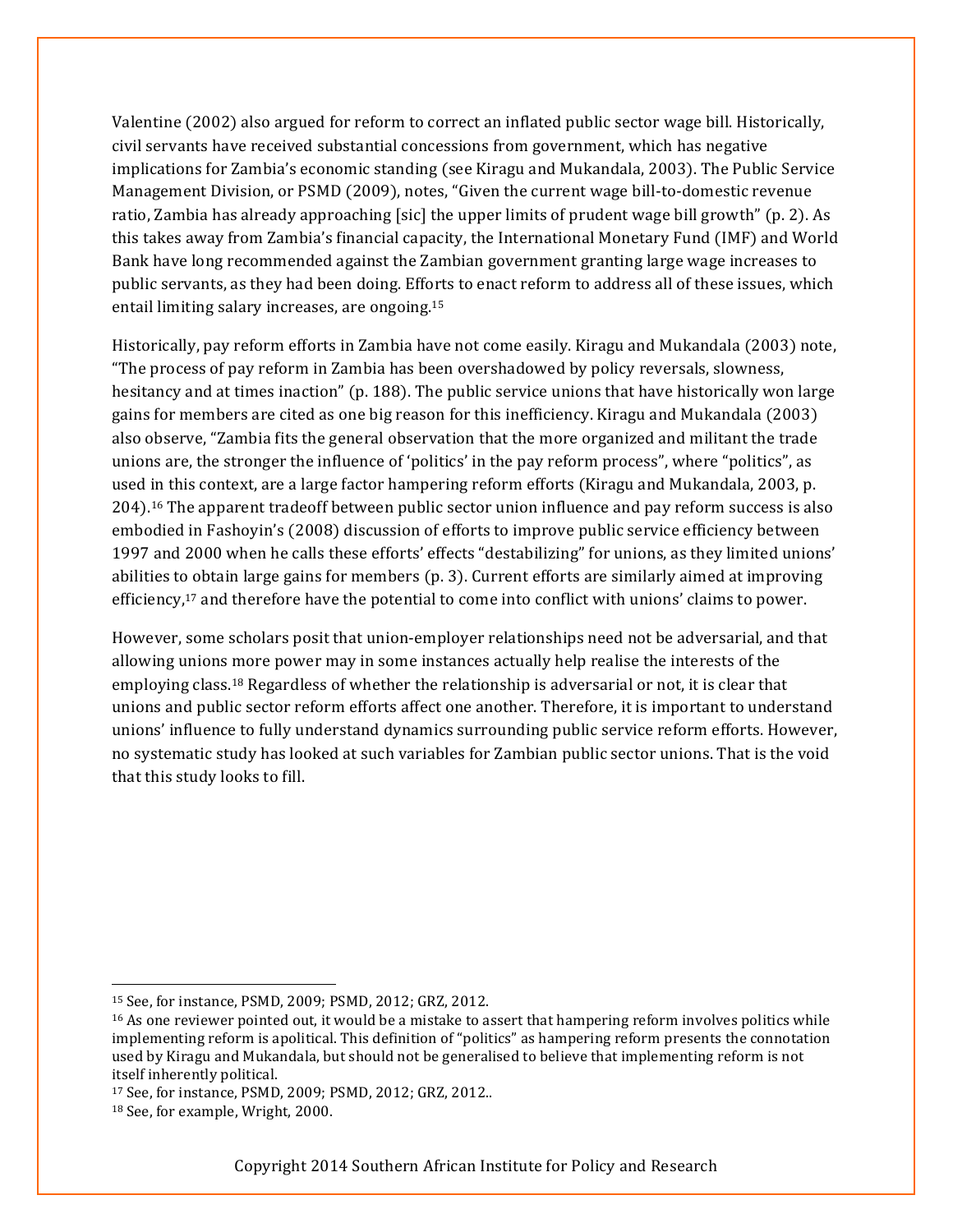# Methodology

The object of this report was to determine variables that affect union influence in the public sector in Zambia. To discuss union influence, a useful working definition of union influence had to be determined. Edwards (1978), who speaks of union influence as union power, observes that "'power has several dimensions or faces and it would be futile to attempt to encapsulate these complex processes in one operational measure" (p. 1). Therefore, she argues, an indicator of power or influence that is amenable to measurement should be used, even if it is not all-encompassing. Given a largely qualitative study, as with this report, these measurements may not be fully quantified.

McDonald and Suen (1992), in their efforts to measure union power, present an economicallyfocused definition of union power as "the ability of the trade union to divide up to its advantage the rents arising from the production process given other parameters" (p. 209). In the public sector, this could be translated to influencing the allocation of government revenue so that union members get a larger share in the form of pay and benefits. While this study was largely qualitative, moments when unions influenced pay and benefits were still apparent within the case study.

However, while influencing resources allocated to members' pay and benefits is undoubtedly important, this limited definition ignores other important ways unions may be influential, even when they are not directly affecting the allocation of resources to pay and benefits. Unions' influence may manifest itself in a number of other ways, both formally and informally, that are important when considering issues in the Zambian civil service. To limit the focus to a manageable number of verifiable factors, this study defines union influence as a union's ability to effect tangible changes in the interests of its members. The major tangible changes identified in this study include gaining higher pay and benefits for its members and protecting members from unemployment.

To determine variables that affect union influence, a case study was utilized that involved negotiations for the public service collective agreement enacted in September 2013, the subsequent strikes at the government-run UTH, and their after-effects. This case study was chosen as it was a well-documented and widely-discussed event that illustrates where unions were able to effect change for members, and involves a clear illustration of the apparent paradox outlined earlier. Unions seemed to "win" during the negotiations but still saw the industrial unrest characterised by the strikes. The findings were then used to theorise about variables that affect union influence in Zambia's public sector.

To examine this case study, various online sources were consulted, including the *Lusaka Times* and Zambian Economist, to generate a basic timeline of events. To gain further insight, a total of 21 semi-structured interviews were held with academics, political analysts, representatives from the Zambian government, various union leaders, doctors at UTH, and former UTH nurses. Questions were open-ended and dealt mainly with determining what occurred during these case studies and why alternative courses of action were not taken. Trends that emerged from these interviews were identified. Theories regarding what these trends imply about variables affecting union influence were then developed.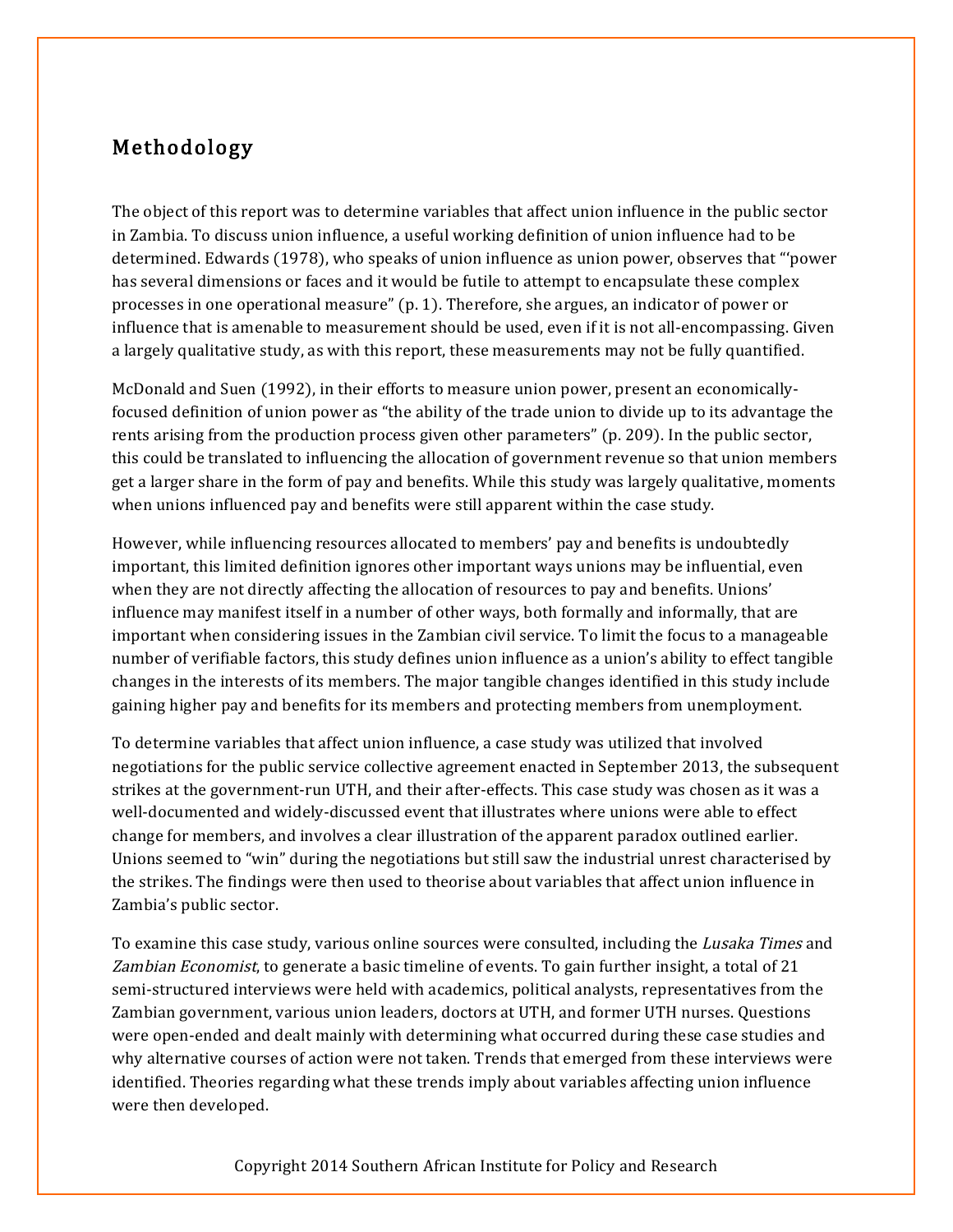# Results

The following variables represent themes found across multiple interviews that seem to affect union influence. Most of these variables, including union splintering, relative information and preparedness, communication, finances, the law, courts, and norms, the nature of the industry, and previous outcomes and precedents, all worked to lower union influence. The political will of the government was found to either increase or decrease union influence. It was found to be a major determinant of outcomes for unions, as when political will was aligned with unions' desires, unionfriendly outcomes were seen, but when they conflicted, outcomes were more detrimental to unions. Each of these variables is discussed here in greater depth.

#### Union Splintering

According to a union representative, it is important for unions to act in congruence during negotiations to optimise their influence, as such congruence can have the psychological effect of making union demands appear stronger, thereby increasing government concessions.19 This can also increase the likelihood that each union benefits similarly from negotiations. However, this congruence is not often present. There are times during negotiations when unions operate separately. This is a product of the bargaining structure, which allows for the government to negotiate separately with unions in different industries. For example, while Zambia's three health unions bargain as one unit, that unit bargains separately from non-health unions at times, reducing how harmonised unions' demands are, which weakens their stances.20 If some unions are especially successful in negotiations, then there is less for the other unions to gain, incentivising this competition for government's finite resources when bargaining separately, as each union wants to achieve the best outcomes for its members.21 This led to at least one union accepting the 2013 agreement, which benefited its members considerably, even though it was known to be at the expense of other civil service unions' members.22

Additionally, outcomes for unions are diminished as concessions made by some unions set precedents for others. For example, the Civil Servants and Allied Workers Union of Zambia (CSAWUZ) represents workers across various industries, including health. Since the CSAWUZ is the first to sign an agreement, if they accept a mediocre agreement, the government is unwilling to grant other health unions better outcomes, creating a ceiling for these unions.23 Some, therefore, signed the 2013 agreement only reluctantly.24

Moreover, the government facilitates the creation and recognition of some unions who do not advocate for higher wages and benefits as strongly as the pre-existing unions, thereby lowering unions' overall influence. Some unions' creations are facilitated by the government for the purpose

 <sup>19</sup> Union representative, Livingstone, July 2014; Representative of ZUNO #1, Lusaka, July 2014. <sup>20</sup> Union representative, Livingstone, July 2014; Representative of ZUNO #1, Lusaka, July 2014. Representative of ZNUHAW, Lusaka, July 2014.

<sup>21</sup> Two representatives of CSAWUZ, Lusaka, July 2014.

<sup>22</sup> Representative of NUPSW, Lusaka, July 2014.

<sup>23</sup> Representative of ZUNO #1, Lusaka, July 2014; Two representatives of CSAWUZ, Lusaka, July 2014.

<sup>24</sup> Representative of ZNUHAW, Lusaka, July 2014; Representative of HWUZ, Lusaka, July 2014.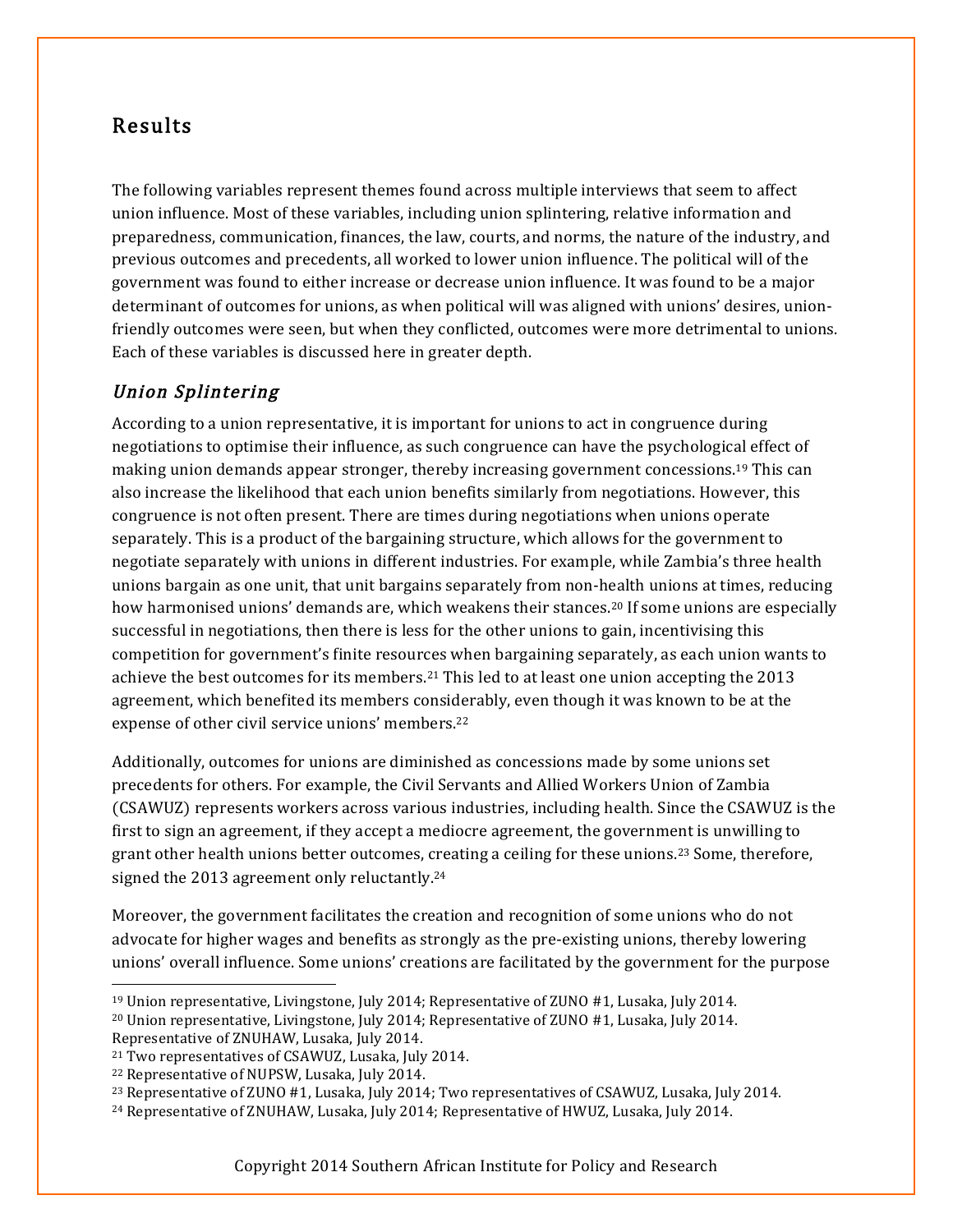of mitigating the demands of other unions.25 During times of industrial unrest, the government promotes emerging union leaders to administrative positions in newly formed unions to serve as echoing chambers for the government's opinions.26 This results in further decentralising the labour movement.

The politicisation of union membership is another component of union splintering that reduces union influence. When the 2013 Collective Agreement was released and it was discovered that professional health staff were displeased, some representatives from health unions were quick to blame others. In doing so, they hoped to attract members to their union from the blamed unions.<sup>27</sup> The blaming continued even during the strikes at UTH. While all health unions publicly condemned the illegal strikes, some union representatives allegedly justified the strikes in private discussions with workers.<sup>28</sup> Thus, some unions may support a strike even if they are unable to protect workers from unemployment so that they might attract members by appearing to be on their side. This undermines the clarity of the message communicated to workers, which makes unions' attempts to protect workers by condemning the strike less effective.

The distrust that emerges between members and their unions when certain unions do better in negotiations than others also diminishes union effectiveness. The nurses are, on average, relatively more educated and skilled than non-professionals, which led them to believe they would receive more favourable salary increments than non-professionals. When the opposite happened, many nurses believed that their unions failed to represent them adequately and became more upset towards the unions than they would have been otherwise.<sup>29</sup> This distrust meant that unions were less able to protect their members because the members did not have a desire to listen to them. This led to members ignoring union advice regarding the strike, which ultimately led to their firing and further decreased unions' effectiveness in concurrent negotiations, as they were seen as unable to even control members.

#### Relative Information and Preparedness

Union influence is also affected by both sides' level of access to information. According to one union leader, unions generally have a limited access to and understanding of national economic information. When the government provides an economic explanation for their decisions, some unions are unable to respond, which hurts their arguments because they do not address the alleged economic constraints faced by the government. Although unions have researchers tasked with preparing the union to understand and rebut economic arguments, their efforts are often in vain. One union leader even claimed that union researchers are researchers in name alone.30 The government, on the other hand, has the Ministry of Finance on its bargaining team specifically

<sup>27</sup> Representative of ZUNO #1, Lusaka, July 2014; Representative of ZUNO #2, Lusaka, July 2014. <sup>28</sup> Union representative, Livingstone, July 2014; Representative of ZUNO #1, Lusaka, July 2014; Representative of ZUNO #2, Lusaka, July 2014.

<sup>29</sup> Former UTH nurse #1, Lusaka, July 2014; Representative of NUPSW, Lusaka, July 2014; Former UTH nurse

#2, Lusaka, July 2014; Representative of HWUZ, Lusaka, July 2014.

 <sup>25</sup> Two representatives of CSAWUZ, Lusaka, July 2014.

<sup>&</sup>lt;sup>26</sup> Ibid. Also see Mulenga, 2011 for a discussion of powerful labour leaders being co-opted into government positions, a similar tactic that further divides the labour movement.

<sup>30</sup> Representative of ZNUHAW, Lusaka, July 2014.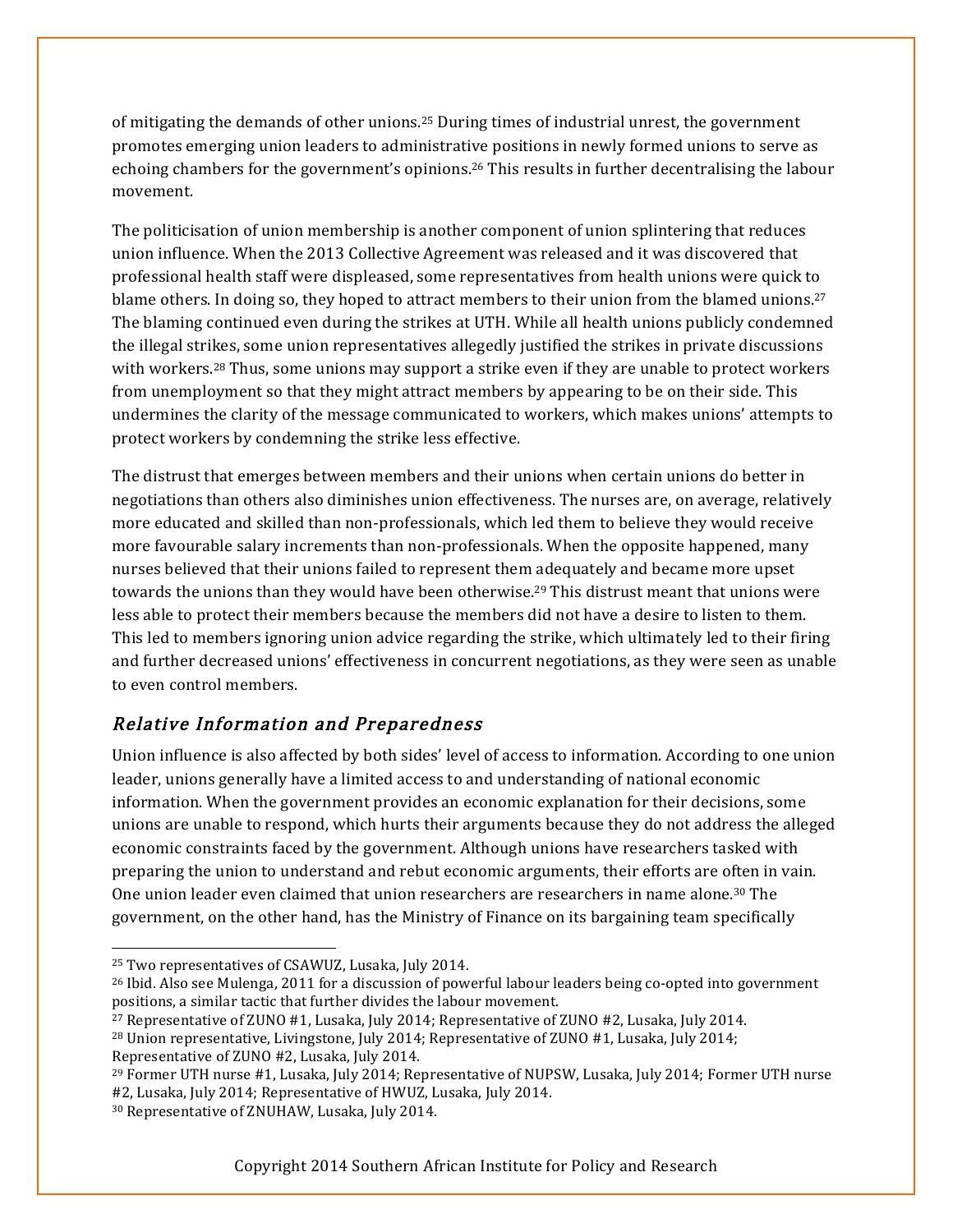focusing on discussing economic and financial constraints.31 On top of that, outside organisations such as the World Bank are dedicated to arming the government with financial information to take into negotiations so they are less susceptible to union pressure.32 This information imbalance means the government can make claims that unions have difficulty countering, leading to the government possibly even fabricating facts at times to affect outcomes, which the unions would have difficulty detecting.33 This lowers what unions are able to effectively demand.

Having information is not enough to effectively bargain. There is also a need for practice. Before negotiations, the government coordinates a series of mock bargaining sessions involving different ministries. This mock bargaining involves several meetings where the Ministry of Finance presents a sample budget and is challenged to test their ability to respond.34 These practices ensure that the government is aware of and is ready to respond to possible union challenges. Without similar preparedness, it becomes increasingly difficult for unions to obtain higher wages and benefits. One union leader noted that if the International Labour Organisation provided training and technical assistance to public sector unions, labour leaders would feel more prepared during negotiations and there would perhaps be more labour-friendly outcomes. However, this does not occur,<sup>35</sup> so unions are left without the international support government receives. Public sector unions have been criticised as being ineffective in bargaining, $36$  and these factors surely play into that characterisation.

#### Communication

Miscommunication between the government and workers can inflate worker expectations beyond the unions' ability to meet them, leading to a lack of faith in unions and a lack of an ability for the union to control members. To appear generous to its workers, the government announced that wages had been increased by 100-200% for public servants following the signing of the 2013 Collective Agreements without clearly explaining that the highest increments were concentrated among non-professionals. The announcement led nurses to believe that they were also receiving a large increment.<sup>37</sup> These targeted raises were part of efforts to pay all civil servants a living wage, which necessitated larger increases for the poorest-paid.<sup>38</sup> The fact that nurses only received a 4% wage increase created resentment because they were expecting much higher salary increments. This contributed to their motivation to strike against unions' wills.39

 <sup>31</sup> Representative of the Ministry of Finance #1, Lusaka, June 2014; Representative of the Ministry of Finance #2, Lusaka, June 2014.

<sup>32</sup> Representative of the World Bank, Lusaka, June 2014.

<sup>33</sup> Representative of ZNUHAW, Lusaka, July 2014.

<sup>34</sup> Representative of the Ministry of Finance #2, Lusaka, June 2014.

<sup>35</sup> Representative of ZNUHAW, Lusaka, July 2014.

<sup>36</sup> Former UTH nurse #1, Lusaka, July 2014; Former UTH nurse #2, Lusaka, July 2014; see also: Mboozi, 2014.

<sup>37</sup> Consultant to the JERG exercise, Lusaka, June 2014; Union representative, Livingstone, July 2014; Former

UTH nurse #1, Lusaka, July 2014; Former UTH nurse #2, Lusaka, July 2014.

<sup>38</sup> Representative of the World Bank, Lusaka, June 2014; Union representative, Livingstone, July 2014; Expert on Zambian labour relations, Lusaka, July 2014; Representative of ZUNO #1, Lusaka, July 2014; Representative of NUPSW, Lusaka, July 2014.

<sup>39</sup> Union representative, Livingstone, July 2014; Former UTH nurse #1, Lusaka, July 2014.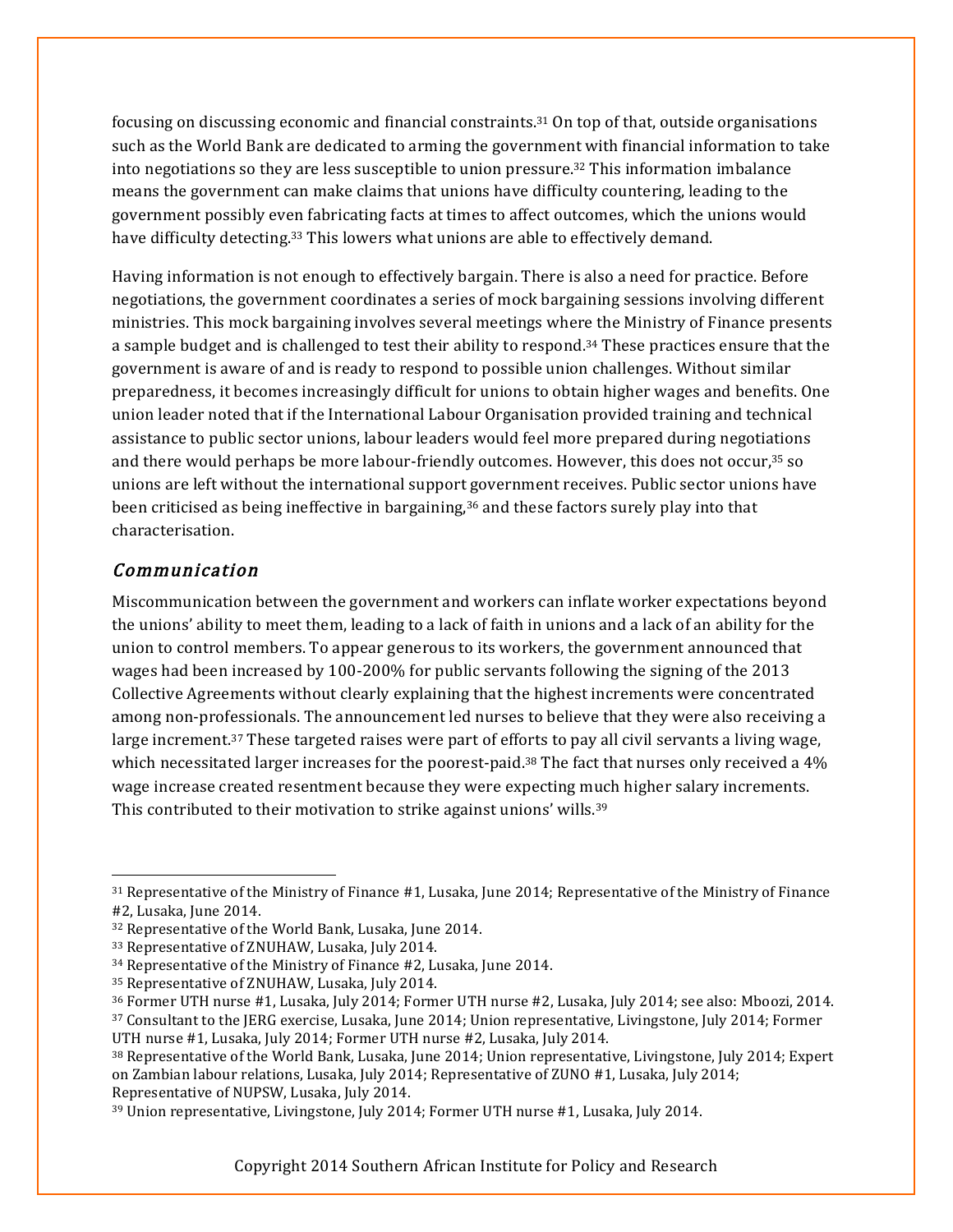Miscommunication from unions for political reasons can also play a role in decreasing trust. Once the negotiations ended in April, union representatives traveled throughout the country to explain the outcomes to the workers.40 Some representatives told their members that they received a 21% increment without explaining that this entailed a 4% wage increase and 17% total increases in allowances in order to make the bargaining outcomes sound more impressive. In October, nurses were surprised to find that they only received a 4% wage increment on their pay slips, as they were expecting a 21% wage increase.41 Some nurses had not heard the breakdown of the 21% increment until a meeting with their union the day before the October strike started to clarify the wage differentials. This was an issue for nurses because the taxation structure meant that the net takehome pay was less under the actual breakdown than it would have been if the 21% were a pure wage increase.42 Furthermore, Zambian law dictates that public servants' allowances can be lowered, whereas base salary cannot, meaning nurses felt that this arrangement was more precarious than an increase only to basic salary would have been.43 Thus, the 4% wage increment provoked animosity towards unions because nurses felt their unions had cheated and lied to them, creating further distrust that made it harder for union leaders to quell the strikes.

A general lack of communication between unions and their members has further adverse effects on the union's ability to protect worker interests. While some union leaders claimed that they request worker demands prior to bargaining in order to represent those demands at the bargaining table, many workers insisted that they were not kept abreast on developments during the negotiations. Infrequent meetings and an overall lack of sharing information after the negotiations, whether this is the result of apathy from the union or external constraints preventing more effective communication, cultivated animosity between nurses and their unions.44 Nurses were less likely to listen to the advice of their union representatives. Since workers lost faith in their unions' ability to enforce their demands they resorted to striking despite union objections.45 This made it more difficult for unions to protect workers from unemployment.

The relationship between union leaders and their members is affected by this strained communication, which further diminishes union influence. A gap in trust between both groups exists, which adversely affects how well unions can protect their members from unemployment. The fact that nurses struck despite unions' objections highlights a lack of trust in their unions, as the unions had allegedly failed to communicate the outcome of the 2013 agreement. Nurses tend to perceive their unions more as a business or a government apparatus than as an advocate for them. One nurse who was fired during the strike even speculated that her union was bribed by the government to remain idle during the firings. Symbolically, she no longer wears her union's badge even though she had before, even after being offered the chance to reapply.46 Union leaders also recognise the distrust between unions and members. Some union leaders claim that certain unions

 <sup>40</sup> Representative of ZUNO #1, Lusaka July 2014; Representative of ZNUHAW, Lusaka, July 2014.

<sup>41</sup> Former UTH nurse #1, Lusaka, July 2014; Former UTH nurse #2, Lusaka, July 2014. 42 Former UTH nurse #1, Lusaka, July 2014.

<sup>&</sup>lt;sup>43</sup> Two representatives of CSAWUZ, Lusaka, July 2014; Representative of ZNUHAW, Lusaka, July 2014.<br><sup>44</sup> Former UTH nurse #1, Lusaka, July 2014; Former UTH nurse #2, Lusaka, July 2014.

<sup>45</sup> Representative from the UTH Department of Medicine, Lusaka, June 2014; Union representative, Livingstone, July 2014; Former UTH nurse #1, Lusaka, July 2014.

<sup>46</sup> Former ZUNO Nurse #1, Lusaka, July 2014.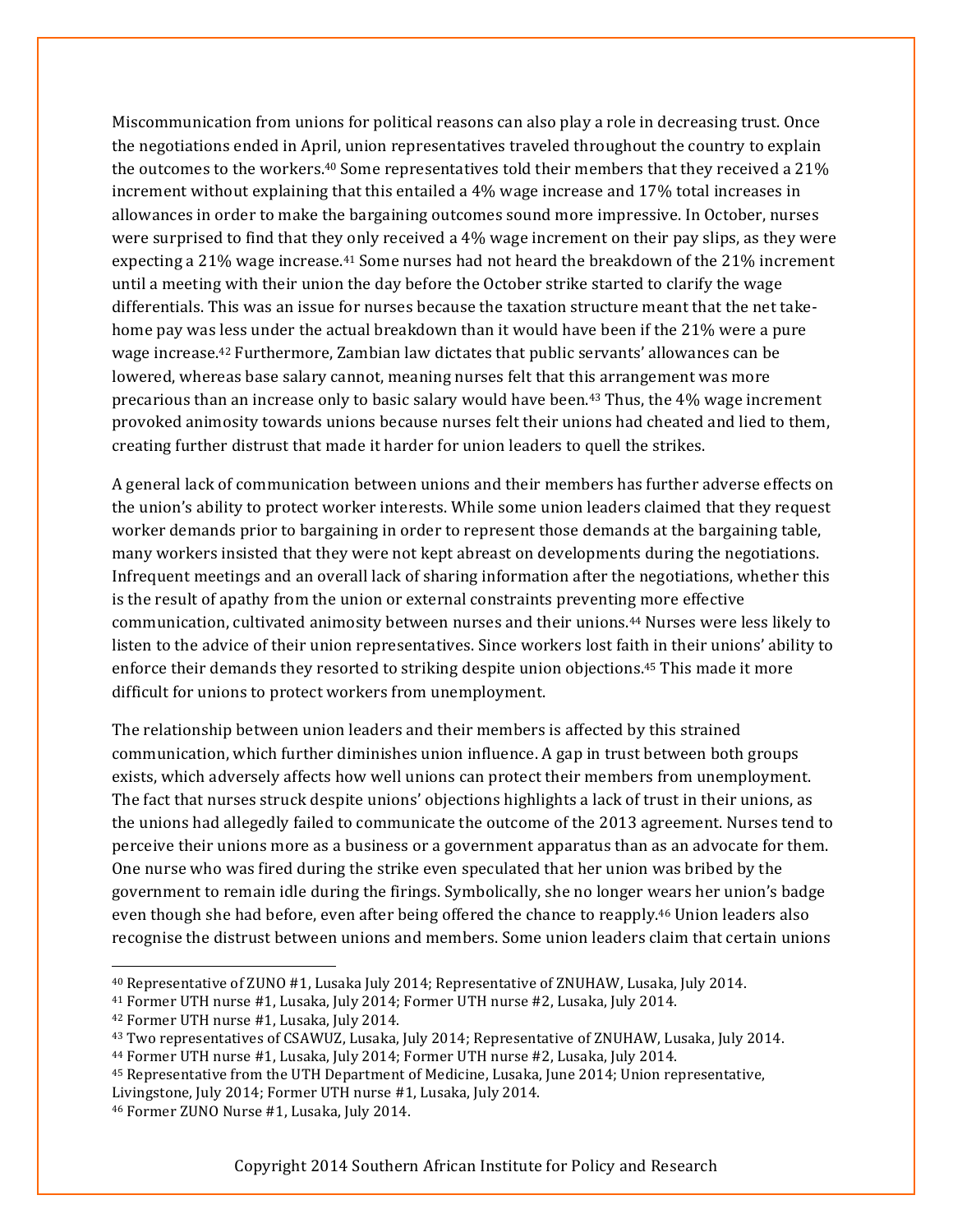are primarily focused on maximising revenue from members' dues and no longer represent the voice of their members, meaning that there is a lack of motivation to bargain for what is best for members. As a result, members are no longer interested in working to improve the union.<sup>47</sup> The prevalence of trust issues has harmful effects on the unions' bargaining leverage because the government sees union leaders as incapable of controlling or representing their own membership. This makes the government less willing to take unions seriously in negotiations, and it also hinders unions' ability to protect workers from unemployment, as unions again do not have the strength and support necessary to override the governments' decisions.

#### Finances

The financial constraints of the government limit what unions can get in the way of wages and benefits. The Ministry of Finance sets parameters for negotiations that are based on the economic performance of the country. If the economy is struggling based on their metrics, margins for government concessions become slim.48 The government's other financial interests can also limit concessions. For example, to build credit for the purchase of the Eurobond, the government decided to limit the number of concessions it made during negotiations, leading to the imposition of a twoyear wage freeze to seem more developmentally minded. Additionally, the government was under pressure from the international players like the IMF and the World Bank to diversify spending habits, which also contributed to a desire to send the message that Zambia is working to become more fiscally responsible as it looks to purchase this Eurobond.49 The fact that unions sometimes resort to sharing ideas on how to broaden the tax base and generate revenue,50 which is outside their area of expertise, shows their desperation to overcome the limits on what unions can gain in bargaining set by the government's financial limitations. Furthermore, the government is able to concretise their parameters because they pass annual national budgets before negotiating with unions that set ceilings for total possible concessions.51

Union finances also affect their influence. Because all workers in the public sector are covered by the same terms of service regardless of union membership status, free riding, or benefiting from union negotiations without contributing to the union financially, is a sizeable problem.<sup>52</sup> An inability to pay puts unions at the mercy of the government when they have to rely on government money. For instance, because of unions' limited financial base, the government paid for accommodations for everyone involved during the 2013 negotiations. This meant that the government was able to decide when to hold negotiations, so they scheduled them within a few weeks of the previous Collective Agreement expiring. If unions had let it expire, their members would either go without pay or be paid by unions, which unions cannot afford to sustain for long. This created desperation to reach an agreement before expiration, leading to unions agreeing to

 <sup>47</sup> Representative of HWUZ, July 2014, Lusaka.

<sup>48</sup> Representative of the Ministry of Finance #1, Lusaka, June 2014; Representative of the Ministry of Finance #2, Lusaka, June 2014.

<sup>49</sup> Representative of the Ministry of Finance #2, Lusaka, June 2014.

<sup>50</sup> Representative of HWUZ, Lusaka, June 2014.

<sup>51</sup> Representative of Ministry of Finance #2, Lusaka, June 2014.

<sup>52</sup> Representative of NUPSW, Lusaka, June 2014; Representative of HWUZ, Lusaka, June 2014.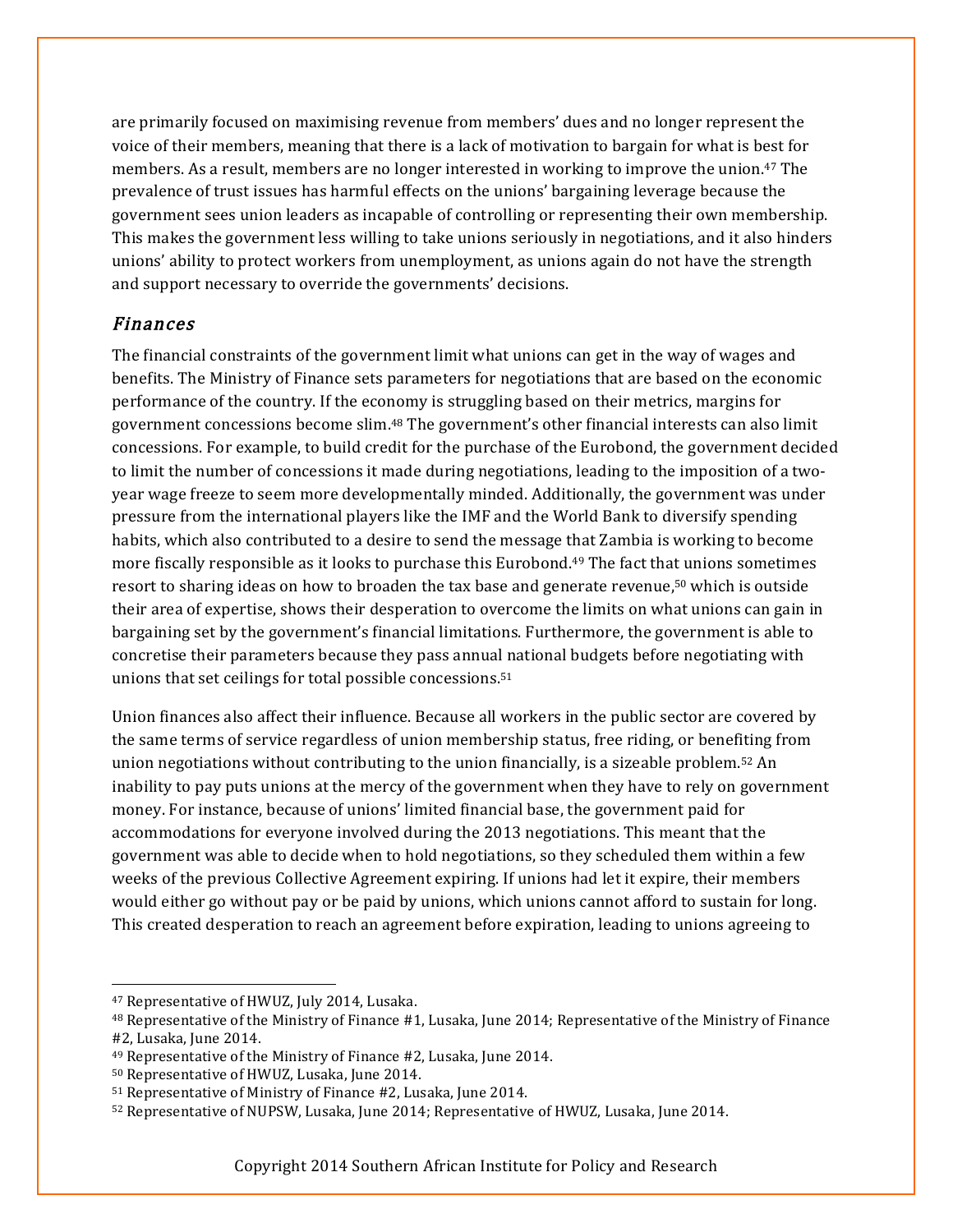worse terms than they would have liked in order to reach any agreement at all.<sup>53</sup> Furthermore, an inability to pay means unions were unable to help fired nurses except in the most economically challenging cases,<sup>54</sup> so nurses now see just how much they have to lose and are now less willing to put themselves in harm's way.55 This lowers strike leverage and therefore bargaining outcomes, as the government would be more motivated to make concessions to avoid strikes if unions' strike leverage were higher.56 In these ways, unions' limited finances lowered their influence.

#### The Law, Courts, and Norms

Labour laws affect the level of influence unions have in wage negotiations by facilitating splintering. The Industrial and Labour Relations Act, for example, allows for the proliferation of unions in a single industry, as it takes only 100 workers to form a union. Although mandatory union provisions of the Act often go unenforced, it still facilitates significant splintering.57 So-called "splinter unions" end up competing with other unions for bargaining power and dominance in the industry. Assuming wage negotiations are zero-sum, splinter unions can hinder the ability of other unions to gain higher wages and benefits.58

Strike leverage is also affected by the Act. It stipulates that any strike is considered illegal until a long list of dispute resolution alternatives is exhausted. On the one hand, this law helps maintain industrial peace by disincentivising strikes.59 On the other hand, as Fashoyin (2007) describes, it makes striking for immediate results virtually impossible. What is more, workers in "essential services", including nurses, can engage only in illegal strikes because the law bars such workers from striking legally. This is risky because the government reserves the right to enforce summary dismissal, an expedited discharge meant to protect public interests by firing any worker acting outside the law without the warnings that would otherwise be required.60 This makes it difficult for a union to protect members from unemployment. Admittedly, despite what the law says, the Industrial and Labour Relations Court has at times decided not to uphold such a firing when it deemed a strike reasonable.61 But such an outcome was not afforded to UTH nurses who had been fired. <sup>62</sup> This lowers strike leverage and hinders a union's ability to protect workers from unemployment.

The court system also plays a role in determining union influence. At times, the government will make unilateral decisions that affect workers' wages and benefits. For example, in 1998, the government announced a wage freeze, which meant that unions would not be able to bargain for higher wages the following year. The unions filed a lawsuit against the government alleging a

 <sup>53</sup> Representative of ZNUHAW, Lusaka, July 2014.

<sup>54</sup> Two representatives of CSAWUZ, Lusaka, July 2014.

<sup>55</sup> Former UTH nurse #2, Lusaka, July 2014.

<sup>56</sup> Representative of the Ministry of Finance #2, Lusaka, June 2014; Representative of HWUZ, Lusaka, July 2014.

<sup>57</sup> University of Zambia labour law expert, Lusaka, July 2014.

<sup>58</sup> Representative of the Ministry of Labour, Lusaka, June 2014; Union representative, Livingstone, July 2014; Representative from ZUNO #1, Lusaka, July 2014.

<sup>59</sup> Consultant to the JERG exercise, Lusaka, June 2014.

<sup>60</sup> Expert on Zambian labour relations, Lusaka, July 2014.

<sup>61</sup> Representative of the Ministry of Labour, Lusaka, June 2014.

<sup>62</sup> Former UTH nurse #1, Lusaka, July 2014; Former UTH nurse #2, Lusaka, July 2014.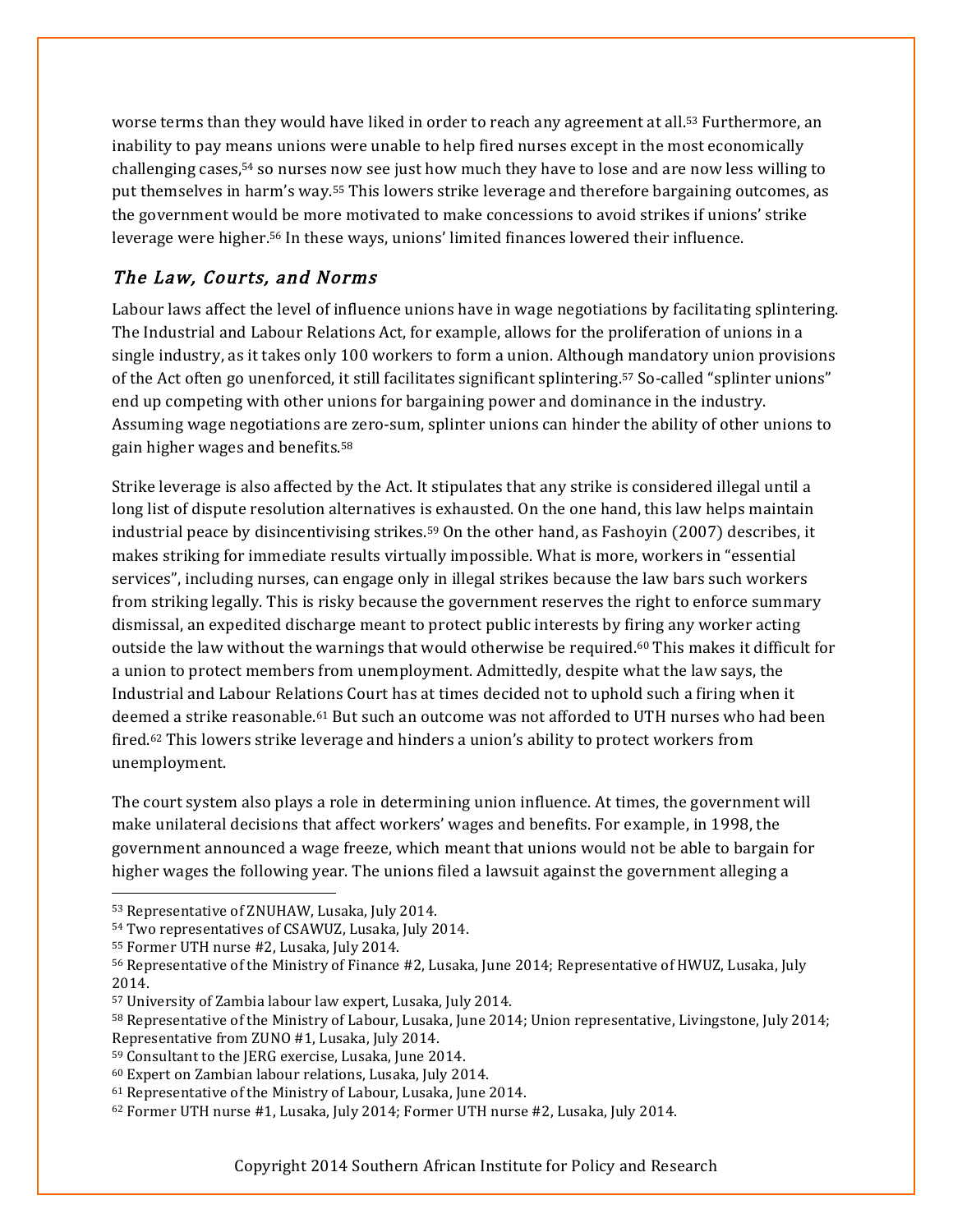violation of their collective bargaining rights given they were not consulted before the announcement. The Supreme Court ruled in favor of the unions, establishing the union's right to engage in discussions over wage levels.63 In October 2013, the government announced another unilateral wage freeze, which unions may challenge in court. If the freeze is found to be legal, then unions' influence will be constrained for the next two years, as they will be unable to effect any changes to wages and benefits. If it is found to be illegal, then unions will have cemented a greater ability to influence decisions governing pay and benefits. In both cases, unions referred to the courts for protection after their influence was diminished. However, court cases are expensive and time consuming.64 This may limit a union's ability to consult the courts for reinforcement when the government makes a unilateral decision affecting wages and benefits.

The norms surrounding the collective bargaining process contribute to union influence. First, unions are allowed to establish their demands first in negotiations. The government must respond to all demands. As a result, unions are able to set the agenda. The more demands that are heard, the closer unions get to achieving them. Since unions typically present dozens of demands,<sup>65</sup> they are presumably more likely to obtain better outcomes. However, the government is under no obligation to agree to any of these demands, so if this does increase union influence, it is only a small increase. Furthermore, other bargaining norms work to diminish union influence. For example, unions are not supposed to threaten strike actions during negotiations,<sup>66</sup> a rule which is largely adhered to.<sup>67</sup> This means that strike leverage is only a factor during negotiations if the government assumes the possibility of a strike on its own.

#### Nature of the Industry

Human resource shortages in Zambia's health sector render each worker more essential to the public. This has the effect of protecting workers from permanent unemployment, especially in the absence of adequate replacements. Zambia's Millennium Development Goals (MDGs) require that the country increase the number of health workers in order to "right-size" the industry.68 While the government initially fired hundreds of nurses at UTH, patients were discharged from the hospital without full recovery. Many crucial operations were postponed because they lacked capable, experienced staff.69 To solve these issues, the government insisted that UTH hire graduate students. Although this solution seemed viable at the time it proved ineffective for certain departments. Operating theatres, for example, normally employ highly trained nurses with years of technical experience, whereas graduate students are generalists. UTH was, therefore, forced to close its theatre ward for two months following the strike.70 The shortage of labour in such a crucial sector forced a response from the government. There was an agreement to slowly rehire fired nurses. It is unclear how much influence the unions had in this decision, mostly because the rehiring decisions

 <sup>63</sup> Council of the University of Zambia and Another v. Allied Workers Union, no. 1 of 1999 (Zambian Supreme Court, 1 January 1999).

<sup>64</sup> Representative of HWUZ, Lusaka, July 2014.

<sup>65</sup> Representative of ZUNHAW, Lusaka, July 2014.

<sup>66</sup> Representative of the Ministry of Finance #2, Lusaka, June 2014.

<sup>67</sup> Representative of NUPSW, Lusaka, July 2014; Representative of HWUZ, Lusaka, July 2014.

<sup>68</sup> Former World Bank expert, Lusaka, June 2014.

<sup>69</sup> Representative of the University of Zambia School of Medicine, Lusaka, June 2014.

<sup>70</sup> Representative of UTH Department of Surgery, Lusaka, June 2014.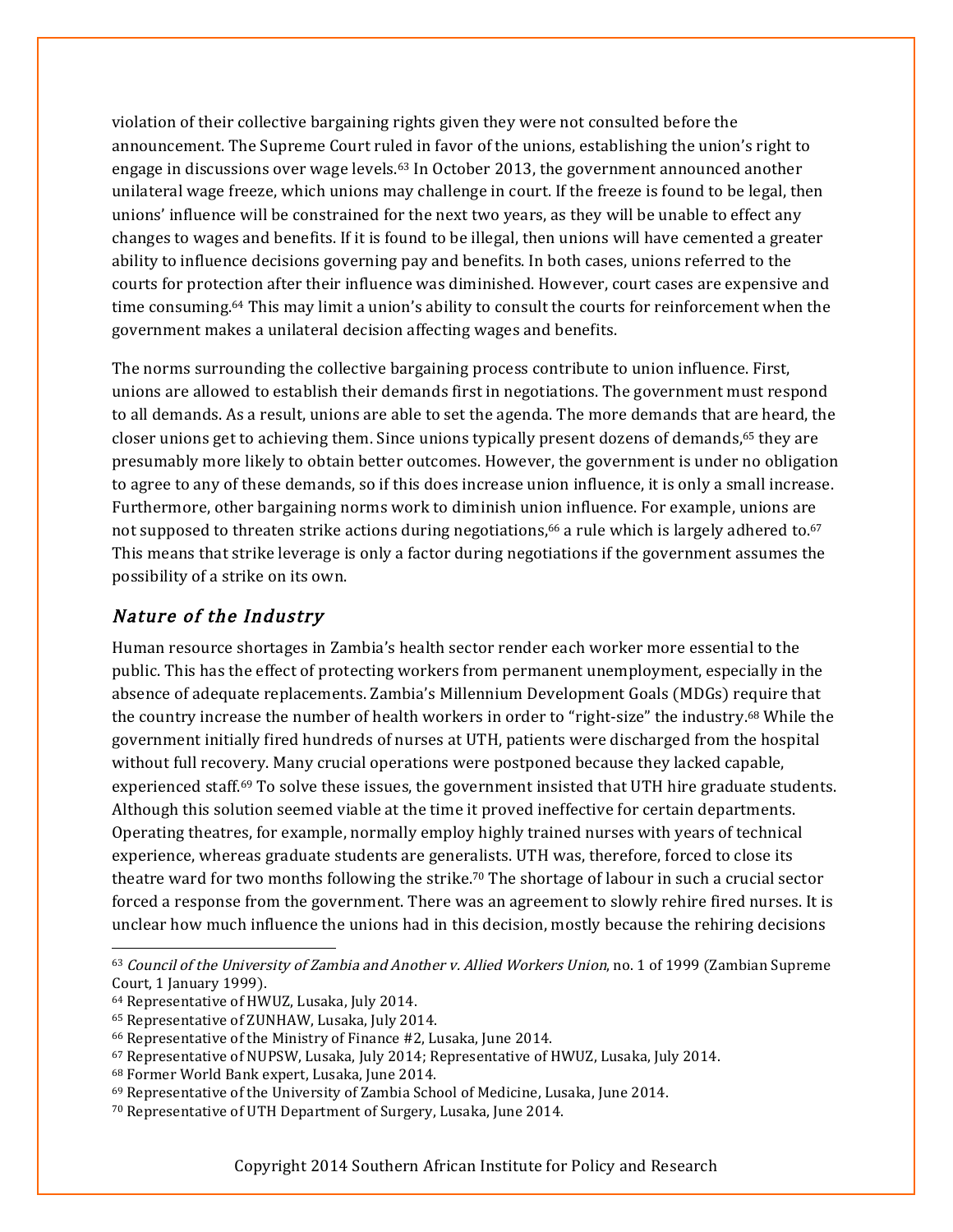and processes were not publicised in mainstream media, but many doubt that unions had anything to do with the rehiring decision.71 Thus, while the essential and human resource-deficient nature of the health industry might have been leveraged by unions to protect workers from permanent unemployment, it also contributed to the government's quick firing of nurses.

Because health workers are so essential, public opinions regarding their issues tend to be stronger and more vocal than for other sectors' issues. This created pressure on the government to act quickly when the nurses struck, which led to the quick firings. Then, the general public often regarded nurses in Zambia as rude and impatient. Some argue that this perception derived from isolated incidents that are exaggerated in the media. This perception was so widespread that unions employ public relations personnel who hosted seminars to explain nature of the nursing profession and nurses' span of responsibility. They discussed how overworked nurses are, which helps explain why some nurses may be impatient, helping boost nurses' public image.72 Once the general public perception began to shift as people better understood the causes of the strike, people began to apply pressure on the government to allow nurses to reapply.73 The fact that this vocal public opinion carried enough weight to help influence outcomes for workers owes in no small part to the essential nature of the health industry. This positive shift in public opinion towards nurses and subsequent shift in outcomes for nurses also suggests that this essentiality of the health sector can either help or hinder union-friendly outcomes depending on where public opinions lie.

Relatedly, the importance of the industry to the public also means that the government is more likely to cater to health workers' interests for political purposes. Nurses work directly with patients, many of whom are seriously ill. This creates the image that nurses and doctors are saving Zambian lives, an image that is hard to ignore given the prevalence of health issues such as the HIV/AIDS epidemic. For many, this "hero" imagery is more potent than it would be in other industries. For example, while teachers help educate Zambian children to become productive members of society, the image of misbehaving children is not, from a public perspective, as worrisome as the image of dying patients. For this reason, many believe that the nurses carry more political clout than teachers. A representative from the Ministry of Finance went so far as to speculate that if teachers were to strike, they would be fired immediately and permanently because their image is not as powerful as that of the nurses.74 Politicians are largely aware of this clout, so they often try to appear sympathetic to nurses publicly. Some even believe this clout also explains why the Minister of Labour visited UTH after the strike. There were probably concerns he genuinely wanted to address, but the meeting was also an opportunity to boost his public perception using an image to which the public assigns importance.<sup>75</sup> One might expect unions to be able to leverage the political clout generated by the nature of the industry, and that may occur at times, but the fact that nurses got relatively small wage increases in 2013 and were fired for striking without concessions suggests that this political clout is not a controlling factor.

 <sup>71</sup> Former UTH nurse #1, Lusaka, July 2014; Former World Bank expert, Lusaka, June 2014.

<sup>72</sup> Representative of ZUNO #2, Lusaka, July 2014.

<sup>73</sup> Representative of UTH Department of Surgery, Lusaka, June 2014.

<sup>74</sup> Representative of the Ministry of Finance #2, Lusaka, June 2014.

<sup>75</sup> Two representatives of CSAWUZ, Lusaka, July 2014.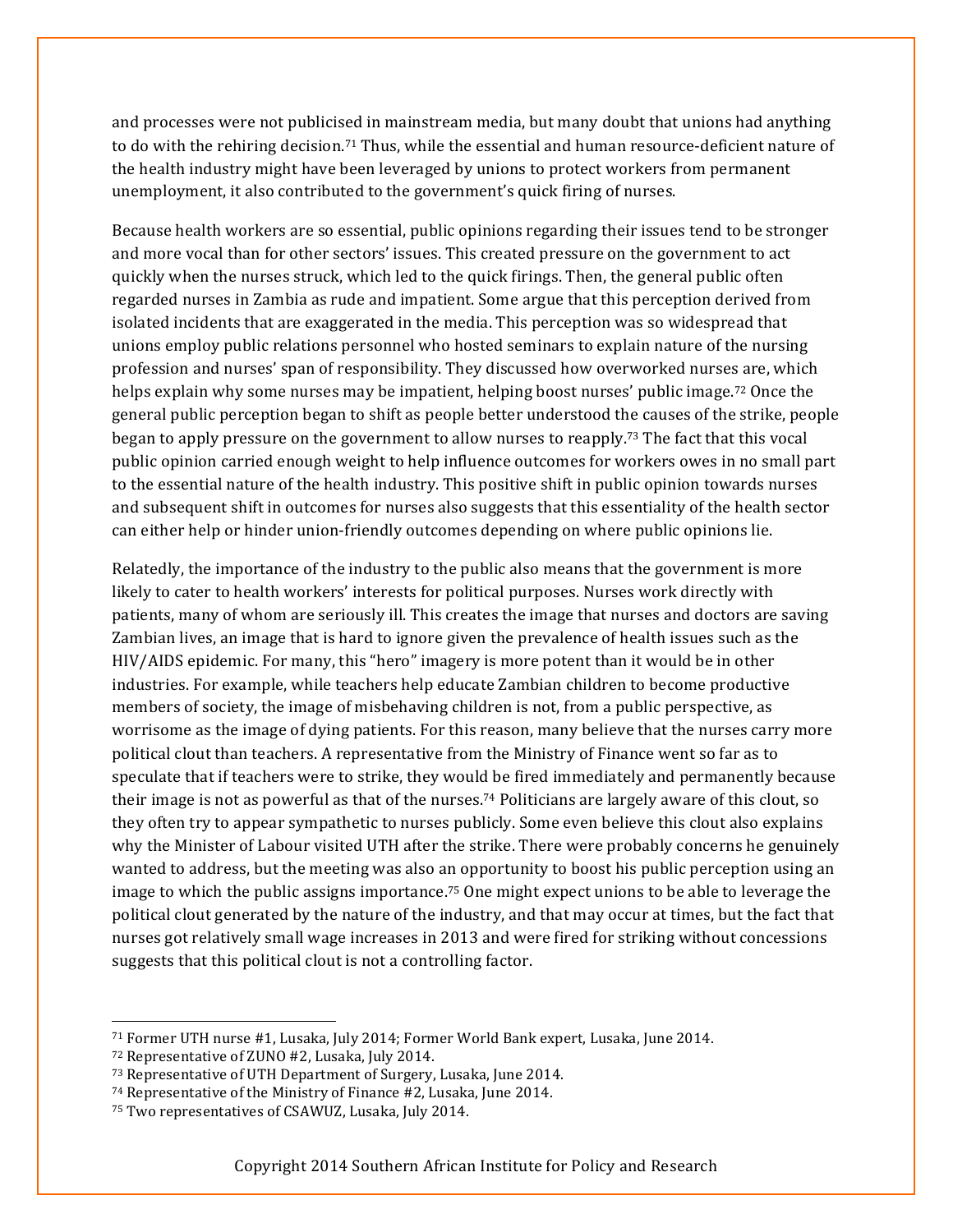International bodies that are specifically interested in the health industry can restrict the actions of the government. Health donors, for example, expect to see improved health outcomes in Zambia. Such outcomes become increasingly difficult when nurses are laid off. Thus, the government, which may have preferred to keep nurses unemployed to prove its point, ultimately rehired nurses in part because of the political pressure of donors what wanted a significant return on their investment.76 Donors can therefore help unions protect some workers from unemployment. However, the fact that striking nurses were all fired suggests that this variable does not work very strongly to unions' advantage.

#### Previous Outcomes and Precedents

The outcomes of the last nursing strikes impact nurses' willingness to strike, which affects unions' bargaining leverage during negotiations. The last nursing strike ended with mass firings, which set an example of what could happen when essential workers strike.77 This creates a hesitancy in future workers considering striking, as it demonstrated the government's intolerance for labour unrest and the unions' inability to prevent the firings.<sup>78</sup> This hesitancy reduces the likelihood that nurses will strike again soon. It applies not only to fired and rehired nurses but also to new nurses who were not even involved in the strike but had heard about it. The fear of unemployment given the outcome of the previous strike would inhibit nurses' ability to persuade their peers to strike.79 Union, too, are surely less likely to employ the threat of striking, knowing their members would likely disapprove. Therefore, the past outcome hurt strike leverage, which hinders unions' influence in the form of bargaining leverage.

Previous bargaining outcomes also influence the concessions made during negotiations. The 2012 collective agreement gave nurses 100% wage increases and increased benefits. Non-professional workers were barely given any raises. The following year, the government rationalised giving nurses small increases while giving non-professional workers significant increases by referring to the past bargaining outcomes and the need to harmonise wages in the civil service.<sup>80</sup> The government was unwilling to concede to the demands of nurses and other health workers. Unions were therefore unable to gain higher wages and benefits for their members.

#### Political Will

While all of the preceding variables have been shown to work against union influence, political will stands out as a variable that has both increased and decreased union influence. The fact that political will is unique among these variables merits a discussion of what affects political will. While

 <sup>76</sup> Former World Bank expert, Lusaka, June 2014.

<sup>77</sup> Representative of the Ministry of Finance #2, Lusaka, June 2014.

<sup>78</sup> Consultant for the JERG exercise, Lusaka, June 2014.

<sup>79</sup> Former UTH nurse #1, Lusaka, July 2014; Former UTH nurse #2, Lusaka, July 2014.

<sup>80</sup> Representative of NUPSW, Lusaka, July 2014.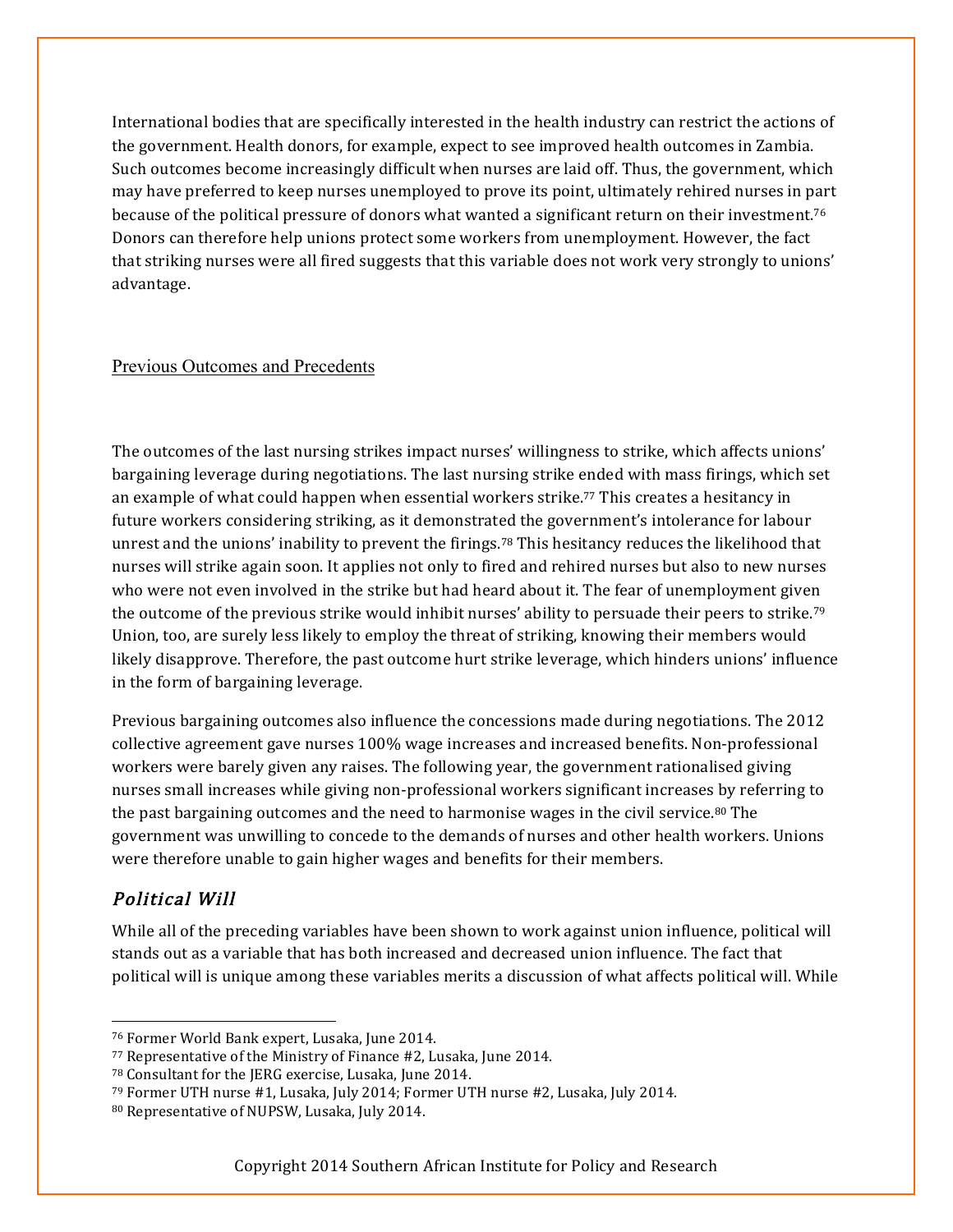this is likely an incomplete list of factors, three main factors were identified in this case study: the ruling party's goals, public pressure, and donor pressure. The goals of the ruling party affected the political will of the government in two ways. For one, the party's stated objective of increasing money in people's pockets contributed to a willingness to allow the large wage increases seen in 2013.81 Second, the government's goal of maintaining a sense of order led to the desire to fire nurses who were seen as acting out. Public pressure, particularly from voters who did not approve of the firing of nurses, shaped the political will that allowed some nurses to be rehired. Donor pressure, especially from donors who want to see positive results in Zambia's health sector, also pushed the government to want to rehire some nurses.82

The ways in which the political will of the government affected union influence in the case study prove illuminating. Political will can either enhance or undermine union influence in wage negotiations. The Patriotic Front (PF) administration ran on the motto that they would increase money in people's pockets. As Sinyangwe (2013) argues, motto informed their approach to public sector pay in 2013. The government's minimum wage policy led to large increments for nonprofessional workers in 2013. It seems that these increments came about for reasons other than union power. The General Secretary of the National Union of Public Service Workers (NUPSW), which represents many non-professionals, even gave credit to the government, not his union, for generating such a large increment. His praise went as far as thanking the government for "liberating" his members (Chanda, 2013, para. 5). This language reflects the power of government's political will over union outcomes.

The government's political will sometimes works against unions. The Ministry of Finance suggests certain limits on bargaining outcomes. Still, the government's bargaining team offered more than the Ministry of Finance wanted to in 2013,<sup>83</sup> showing that unions can leverage the political will of some branches of government to generate increases beyond what other branches would prefer.

The government's playing to voters affects unions' ability to realise demands and protect workers. As a representative of the Ministry of Finance noted, "No politician wants to cause a strike", as that would be unpopular with voters. Unions can presumably leverage this into increased strike leverage, especially when the ruling party takes as pro-worker lines as the PF administration has. Furthermore, the promises of wage increases and ultimate disregard for the Ministry of Finance's parameters during the 2013 negotiations was in large part an effort to attract favor with voters who benefit.<sup>84</sup> This meant that, instead of "rightsizing" the civil service as had been recommended by experts, the government simply looked at raising salaries,85 making it easier for unions to see their demands met. The Minister of Labour has been seen as "aligned with unions against government" as a proponent of the new minimum wage that led to such large salary hikes in 2013. The political appeal of siding with unions is also visible during campaigns, when candidates all play to unions. Furthermore, the fact that opposition parties play to unions as often as they do indicates

 <sup>81</sup> Representative of the World Bank, Lusaka, June 2014.

<sup>82</sup> Former World Bank expert, Lusaka, June 2014.

<sup>83</sup> Representative of the Ministry of Finance #2, Lusaka, June 2014.

<sup>84</sup> Ibid.

<sup>85</sup> Former World bank expert, Lusaka, June 2014.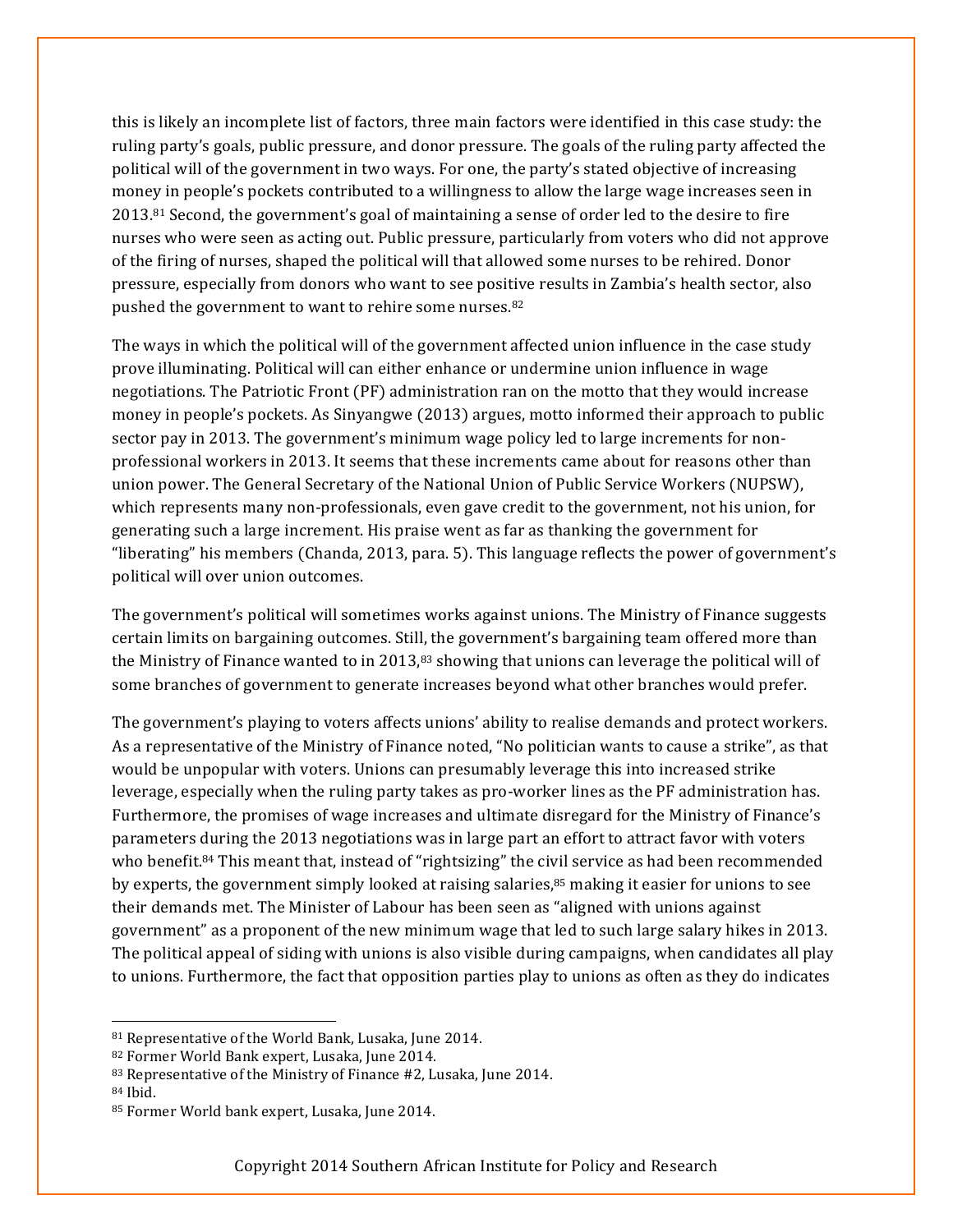that there are advantages in appealing to unions, $86$  which again makes it easier for unions to receive what they want.

The political desire to appeal to unions and their members can lead to overstatements, promises, and a misleading framing of issues. For instance, the Minister of Labour promised to change perceived injustices that had led to the October strike, at least in part to appeal to nurses.87 This took the matter out of unions' hands, as nurses felt they had the government on their side, so they illegally struck despite union leaders' objections, making it harder for unions to win benefits and protect their members.

Furthermore, the government's ability to fire union leaders and other civil servants affects unions' ability to protect workers and bargain effectively. The government's will to instill a sense of order made them intent on sending a clear message that strikes are not tolerable. This desire was so strong that some innocent nurses were "caught in the crossfire" and terminated.88 This makes it harder for unions to protect workers from unemployment as nurses were dismissed more or less indiscriminately to enforce the government's political will.

 <sup>86</sup> Representative of the World Bank, Lusaka, June 2014.

<sup>87</sup> Former UTH nurse #1, Lusaka, July 2014; Union representative, Livingstone, July 2014; Representative of UTH Department of Surgery, Lusaka, June 2014.

<sup>88</sup> Representative of the UTH Department of Medicine, Lusaka, June 2014.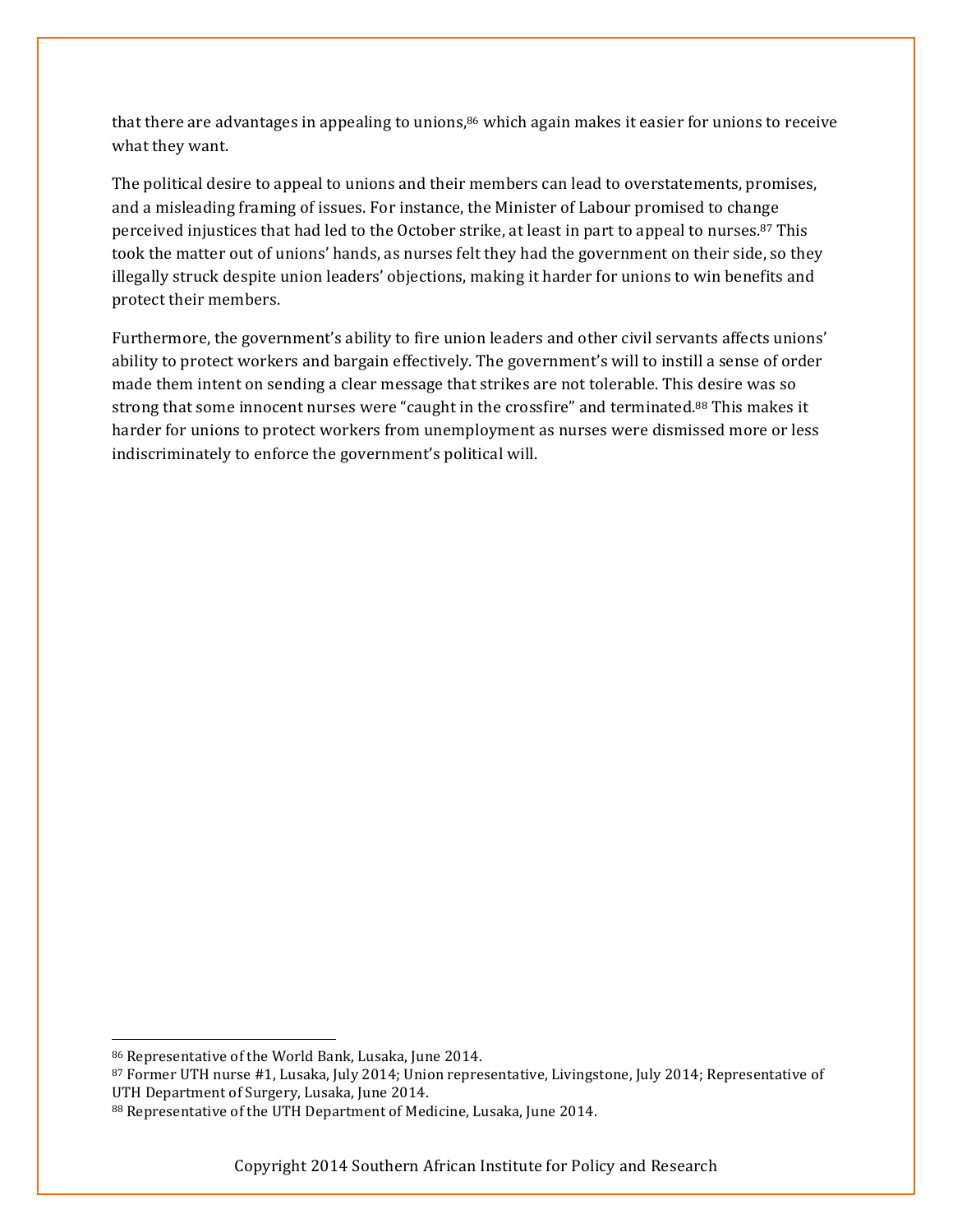#### Discussion

The factors examined in this study mostly worked to the detriment of union influence in the case study examined. This raises questions regarding how to explain Zambia's large public service wage bill and the sizeable increases enjoyed by many civil servants after the 2013 negotiations. To explain this apparent inconsistency, one factor, political will, stands out as working heavily to unions' advantage in the cases when unions benefited most, such as the 2013 negotiations. Conversely, it was aligned against unions in cases where they were most defeated, such as the firing of UTH nurses. One can therefore infer that this factor has had a major impact on outcomes for unions.

While this is an important factor that determines the degree of influence unions have, it is a factor whose degree is determined primarily by the government, unlike the other factors. While it may be influenced by outside factors such as voter pressure or lobbying, the final decision of whether or not the government supports wage and benefit increases or protecting workers from unemployment ultimately lies with the government itself. This resolves the seeming paradox of unions seeing large increases in pay during the 2013 negotiations but being unable to stop the government from firing all striking nurses at UTH. It is not so much that unions were especially powerful in the former case and were less powerful in the latter case, but rather that political will was aligned with unions in the former case and against them in the latter case. It seems, then, that government is the institution that is best able to influence outcomes affecting unions. Outcomes that seem to speak to unions' strength are less a result of unions' strength than of political will. It is therefore fallacious to assume that, because outcomes in a certain case were in line with what unions wanted, that this implies that Zambian public sector unions are powerful. An alternate and more viable explanation would be that the government happened to support the same outcomes that unions did.

It is important to note that these findings are preliminary. Further research should examine other Zambian civil service sectors to determine the validity of these theories across contexts. These theories could also be quantified, perhaps with survey data, to determine if attitudes and trends suggested here hold true across larger populations. These theories could also be updated and adjusted as necessary in light of the outcomes of the negotiations for 2014, which are ongoing at the time of submission. These negotiations have seen a dispute declared by all ten Zambian public sector unions, suggesting the possibility of further industrial unrest. Anything revealed by how this case plays out should be compared against these results and analyses, and conclusions should be updated as necessary.

Questions of union influence clearly have implications for workers. But, less directly, they also affect ongoing civil service reform efforts, as unions wielding influence can affect what the government can do. Assuming the validity of this study's conclusions, if reform is indeed being hampered, this is the result of the government's behavior more than unions wielding excessive influence, which affects how pro-reform advocates could best go about making changes that look to push reform efforts.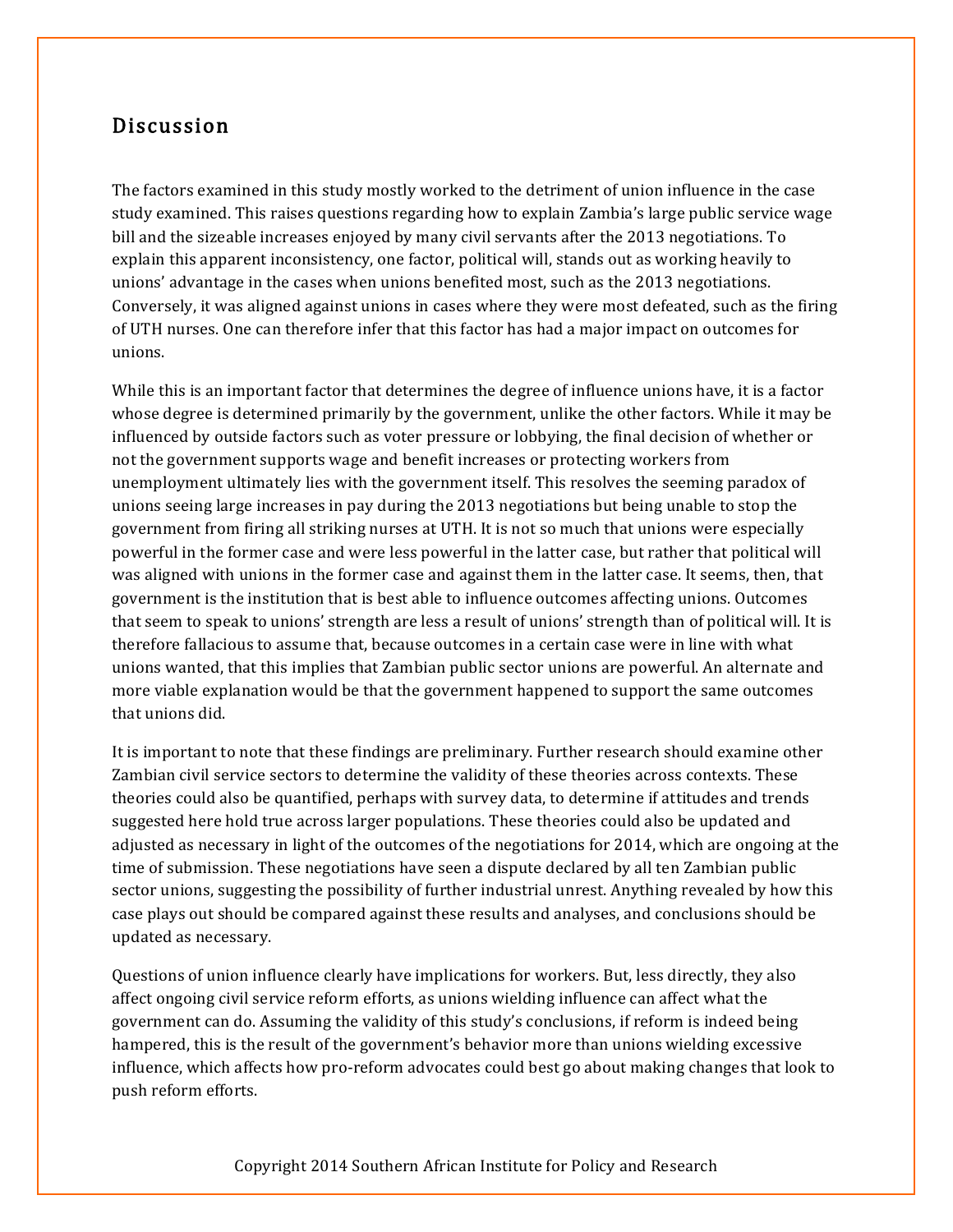# Acknowledgements

This research would not have been possible without the assistance of many organisations and individuals, for which we are sincerely grateful. First, we would like to thank Marja Hinfelaar, Jessica Achberger, and others at the Southern African Institute for Policy and Research for their generosity in their time and feedback, and for their willingness to help facilitate the Cornell Summer Programme. Second, we would like to thank the Law Association of Zambia for giving us a great place to work and providing invaluable support while our research was being conducted. Third, we would like to thank the numerous stakeholders who took time out of their busy schedules to meet with us and provide information and documents when requested. Fourth, we would like to thank Sam Waldock of the Department for International Development (DFID) for helping guide our research question and methodology and for providing feedback throughout. Fifth, we would like to thank our faculty adviser, Eli Friedman of Cornell University's School of Industrial and Labor Relations, for taking the time to give his feedback and recommendations even while doing work abroad himself. Sixth, we would like to thank Noah and Getrude Zimba and the rest of the family for hosting us during our time in Lusaka. Finally, we would like to thank all readers and reviewers who gave their input and feedback.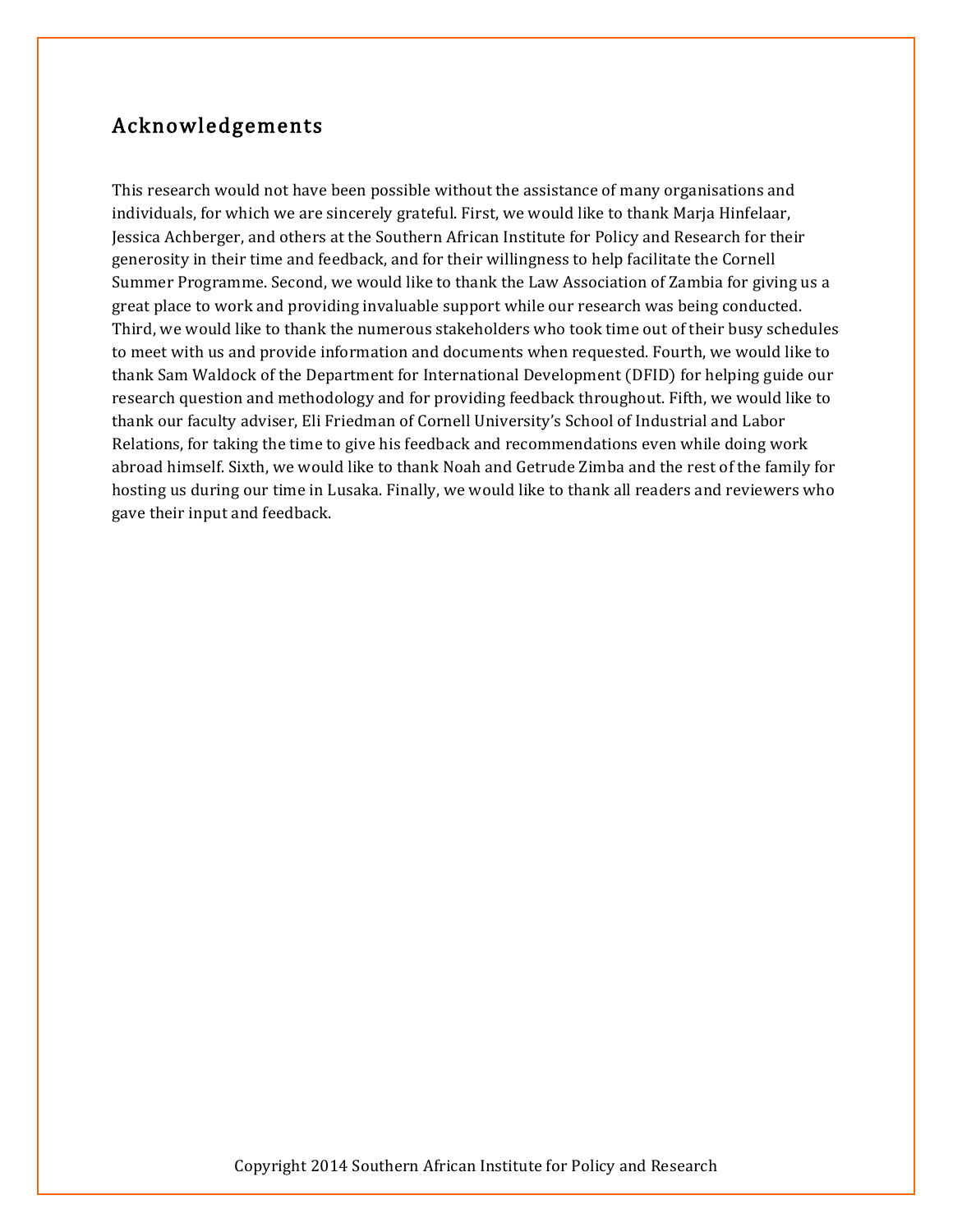# References

- Banda, Joseph. 11 October 2013. "Govt Proposes Two-Year Wage Freeze". Times of Zambia. http://allafrica.com/stories/201310120319.html.
- Chanda, Ernest. 10 April 2013. "NUPSW Hails Govt for 'Liberating' Casual Workers". Post Online. http://www.postzambia.com/Joomla/post-read\_article.php?articleId=31247.
- Edwards, Christine. 1978. "Measuring Union Power: A Comparison of Two Methods Applied to the Study of Local Union Power in the Coal Industry". British Journal of Industrial Relations 16, no. 1: 1-15. doi: 10.1111/j.1467-8543.1978.tb00261.x.
- Fashoyin, Tayo. 2007. Public Policy and Trade Disputes in the Public Service in Southern Africa: Need for Policy Coherence. Harare: International Labour Organisation. http://www.ilo.org/wcmsp5/groups/public/---africa/---ro-addis\_ababa/---sroharare/documents/publication/wcms\_228861.pdf.
- —. 2008. "Policy Reforms and Employment Relations in Zambia". ILO Sub Regional Office for Southern Africa Issues Paper no. 29. Harare: International Labour Organisation.
- Fiorito, Jack and Cheryl L. Maranto. 2007. "The Contemporary Decline of Union Strength". Contemporary Economic Policy 5, no. 4: 12–27. doi: 10.1111/j.1465-7287.1987.tb00269.x.
- Government of the Republic of Zambia. 2012. "Public Service Pay Policy". Government document, Lusaka: Government of the Republic of Zambia.
- Government of the Republic of Zambia and Civil Servants and Allied Workers Union of Zambia. 2013. "Collective Agreement between the Government of the Republic of Zambia and Civil Servants and Allied Workers Union of Zambia (CSAWUZ)". Union contract, Siavonga: Government of the Republic of Zambia.
- "Government Gives Nurses up to 17:00hrs to Report Back to Work or be Charged". 28 November 2013. Lusaka Times. http://www.lusakatimes.com/2013/11/28/government-gives-nurses-1700hrs-report-back-work-charged/.
- "Government Working to Resolve Nurses Work Stoppage". 5 October 2013. Lusaka Times. http://www.lusakatimes.com/2013/10/05/government-working-to-resolve-nurses-workstoppage/.
- Grant Thornton Associates Limited. 2011. "Final Report on the Public Service Management Division (PSMD) – Consultancy Services to Conduct a Job Evaluation Exercise". Report commissioned by Zambia's Public Service Management Division, Lusaka: Grant Thornton Associates Limited.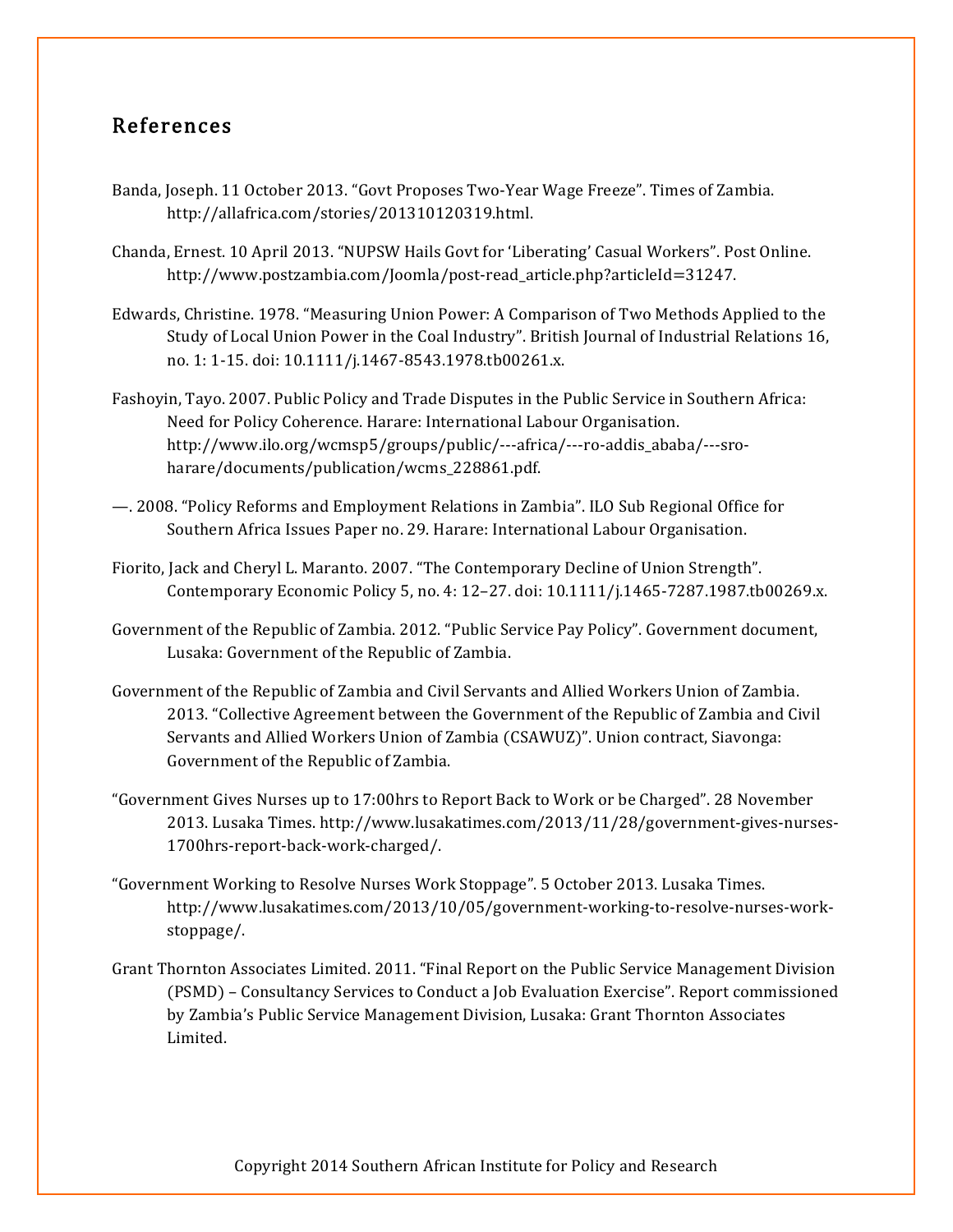- "HH Writes to Sata Over Nurses' Salaries". 9 October 2013. Lusaka Times. http://www.lusakatimes.com/2013/10/09/hh-writes-to-sata-over-nurses-salaries/.
- Kabamba, Pamela C. 2013. "Macroeconomic & Fiscal Position". Presentation to unions, Lusaka: Ministry of Finance.
- Kirague, Kithinji and Rwekaza Mukandala. 2003. Public Service Pay Reform: Tactics Sequencing and Politics in Developing Countries: Lessons from Sub-Saharan Africa. Publisher unknown.
- Leenstra, Melle. 2012. "Beyond the Façade: Instrumentalisation of the Zambian Health Sector". PhD diss., Universiteit Leiden.
- Mboozi, Abel. 16 July 2014. "Shamenda Urges ZCTU to Develop Good Negotiating Skills". Post Online. http://www.postzambia.com/post-read\_article.php?articleId=51530.
- McDonald, Ian M. and Anthony Suen. 1992. "On the Measurement and Determination of Trade Union Power". Oxford Bulletin of Economics and Statistics 54, no. 2: 209-24. doi: 10.1111/j.1468-0084.1992.mp54002005.x.
- Mukanga, Chola. 31 March 2013. "More Money in Civil Servants' Pockets". Zambian Economist. http://www.zambian-economist.com/2013/03/more-money-in-civil-servantspockets.html.
- "More UTH Nurses Fired". 19 December 2013. Lusaka Times. http://www.lusakatimes.com/2013/12/19/uth-nurses-fired/.
- Mulenga, Friday. 2011. "Crisis and Successes of the Labour Movement in Zambia: A Historical Perspective". In The Labour Movement in Zambia, ed. Friedrich-Ebert-Stiftung. Lusaka: Friedrich-Ebert-Stiftung.
- "Nurses and Midwives at UTH Go on Strike Demanding for Increased Salaries". 3 October 2013. Lusaka Times. http://www.lusakatimes.com/2013/10/03/nurses-and-midwives-at-uth-goon-strike-demanding-for-increased-salaries/.
- "Nurses Call of Strike and Troop Back to Work". 9 October 2013. Lusaka Times. http://www.lusakatimes.com/2013/10/09/nurses-call-of-strike-and-troop-back-to-work/.
- "Nurses Defy Government's Threats as More Join the Strike". 29 November 2013. Lusaka Times. http://www.lusakatimes.com/2013/11/29/nurses-defy-governments-threats-join-strike/.
- "Nurses Feel Cheated by Government Over Salary Hike-ZUNO". 2 October 2013. Lusaka Times. http://www.lusakatimes.com/2013/10/02/nurses-feel-cheated-by-government-oversalary-hike-zuno/.
- "Nurses Strike Continues as Labour Minister Refuses to Meet Striking Nurses". 26 November 2013. Lusaka Times. http://www.lusakatimes.com/2013/11/26/nurses-strike-continues-labourminister-refuses-meet-striking-nurses/.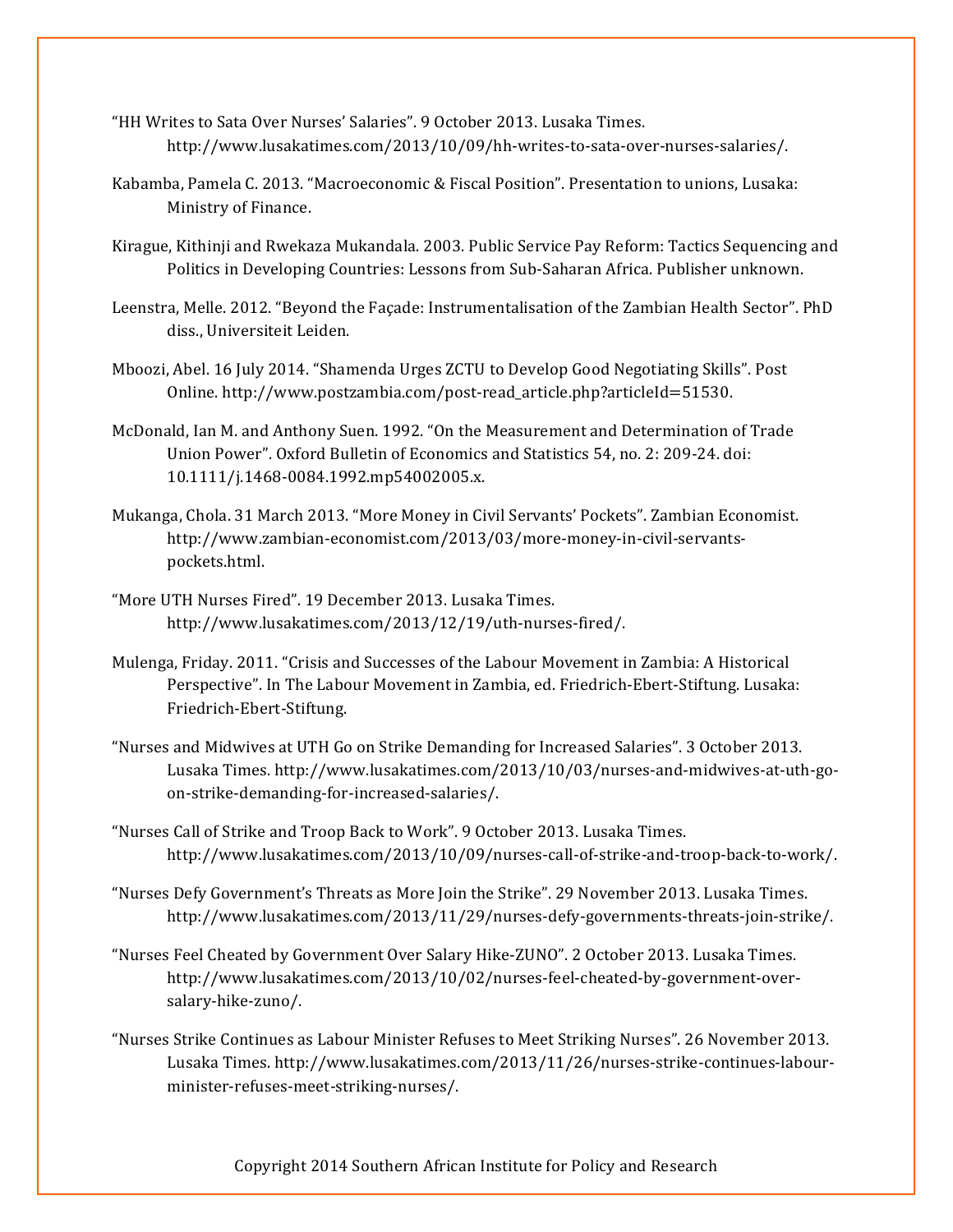- "Nurses' Strike is Illegal, They Can All be Dismissed-Shamenda". 27 November 2013. Lusaka Times. http://www.lusakatimes.com/2013/11/27/nurses-strike-illegal-can-dismissedshamenda/.
- "Nurses to be Charged with Absenteeism". 10 October 2013. Lusaka Times. http://www.lusakatimes.com/2013/10/10/nurses-to-be-charged-with-absenteeism/.
- "Over 100 Nurses from UTH Fired". 3 December 2013. Lusaka Times. http://www.lusakatimes.com/2013/12/03/100-nurses-uth-fired/.
- "President Sata Attacks UPND Leader Hakainde Hichilema for His Visit to UTH". 10 October 2013. Lusaka Times. http://www.lusakatimes.com/2013/10/10/president-sata-attacks-upndleader-hakainde-hichilema-for-his-visit-to-uth/.
- "President Sata Should Visit UTH to See the Crisis for Humself –Nevers Mumba". 5 December 2013. Lusaka Times. http://www.lusakatimes.com/2013/12/05/president-sata-visit-uth-seecrisis-nevers-mumba/.
- Public Service Management Division. 2009. "Public Service Pay Policy: Implementation Strategy". Government document, Lusaka: Government of the Republic of Zambia.
- —. 2012. "Integrated Competitive Total Remuneration Strategy for the Zambia Public Service 2012- 2021". Government document, Lusaka: Government of the Republic of Zambia.
- "Reinstate the Nurses of Brace Yourselves for a Major Crisis, ZCTU Warns Government". 4 December 2013. Lusaka Times. http://www.lusakatimes.com/2013/12/04/reinstatenurses-brace-major-crisis-zctu-warns-government/.
- Rose, Joseph B. and Gary N. Chaison. 2008. "Linking Union Density and Union Effectiveness: The North American Experience". Industrial Relations: A Journal of Economy and Society 1, no. 35: 78-105. doi: 10.1111/j.1468-232X.1996.tb00396.x.
- Sinyangwe, Chiwoyu. 12 October 2013. "It's More Money in Workers' Pockets". Post Online. http://www.postzambia.com/post-read\_article.php?articleId=39212.
- "Some Nurses at UTH have Called Off Their Strike". 1 December 2013. Lusaka Times. http://www.lusakatimes.com/2013/12/01/nurses-uth-called-strike/.
- "Strike by Nurses at UTH Enters Day Four". 25 November 2013. Lusaka Times. http://www.lusakatimes.com/2013/11/25/strike-nurses-uth-enters-day-four/.
- "Strike Watch (Public Sector)". 6 June 2013. Zambian Economist. http://www.zambianeconomist.com/2014/06/strike-watch-public-sector.html.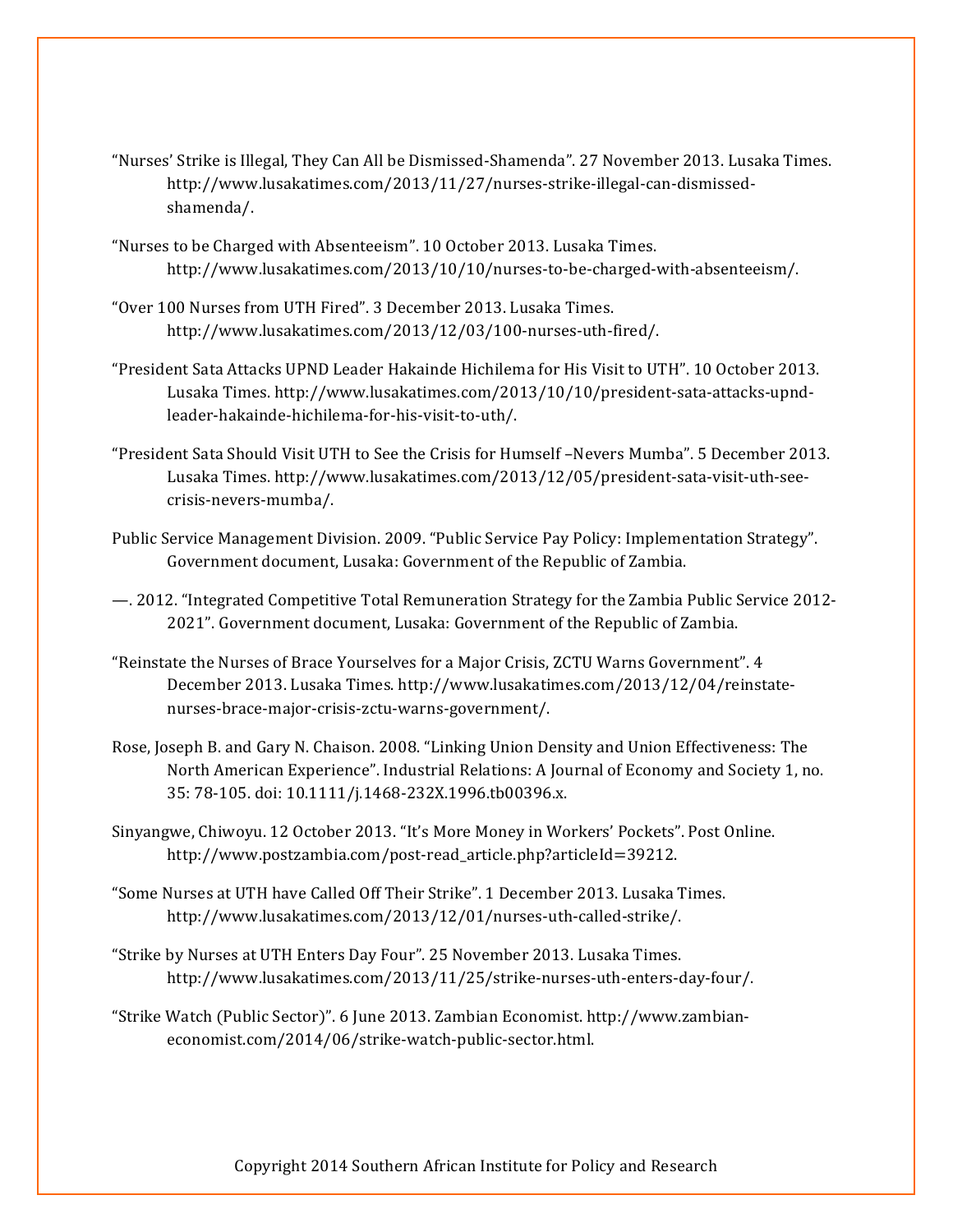- "Striking UTH, Livingstone Nurses Issues with Exculpatory Letters". 30 November 2013. Lusaka Times. http://www.lusakatimes.com/2013/11/30/striking-uth-livingstone-nurses-issuedexculpatory-letters/.
- "Union Wants Nurses to Call Off Strike". 27 November 2013. Lusaka Times. http://www.lusakatimes.com/2013/11/27/union-wants-nurses-call-strike/.
- "UTH Nurses Refuse to Meet the Minister of Health". 10 October 2013. Lusaka Times. http://www.lusakatimes.com/2013/10/10/uth-nurses-refuse-to-meet-the-minister-ofhealth/.
- "UTH Nurses Strike Again". 22 November 2013. Lusaka Times. http://www.lusakatimes.com/2013/11/22/uth-nurses-strike/.
- "UTH Paralysed". 4 October 2013. Lusaka Times. http://www.lusakatimes.com/2013/10/04/uthparalysed/.
- Valentine, Theodore R. 2002. "A Medium-Term Strategy for Enhancing Pay and Conditions of Service in the Zambian Public Service". Report commissioned by the Management Development Division of Zambia's Cabinet Office, Dar es Salaam: Crown Consultants International.
- Valenzuela, J. Samuel. 1989. "Labor Movements in Transitions to Democracy: A Framework for Analysis". Comparative Politics 21, no. 4: 445-72. http://www.jstor.org/stable/422007.
- "Wage Freeze is Illegal and an Indication of Dictatorship-ZCTU". 1 November 2013. Lusaka Times. http://www.lusakatimes.com/2013/11/01/wage-freeze-is-illegal-and-an-indication-ofdictatorship-zctu/.
- Wright, Erik O. 2000. "Working-Class Power, Capitalist-Class Interests, and Class Compromise". American Journal of Sociology 105, no. 4: 957-1002. http://www.jstor.org.proxy.library.cornell.edu/stable/3003886.